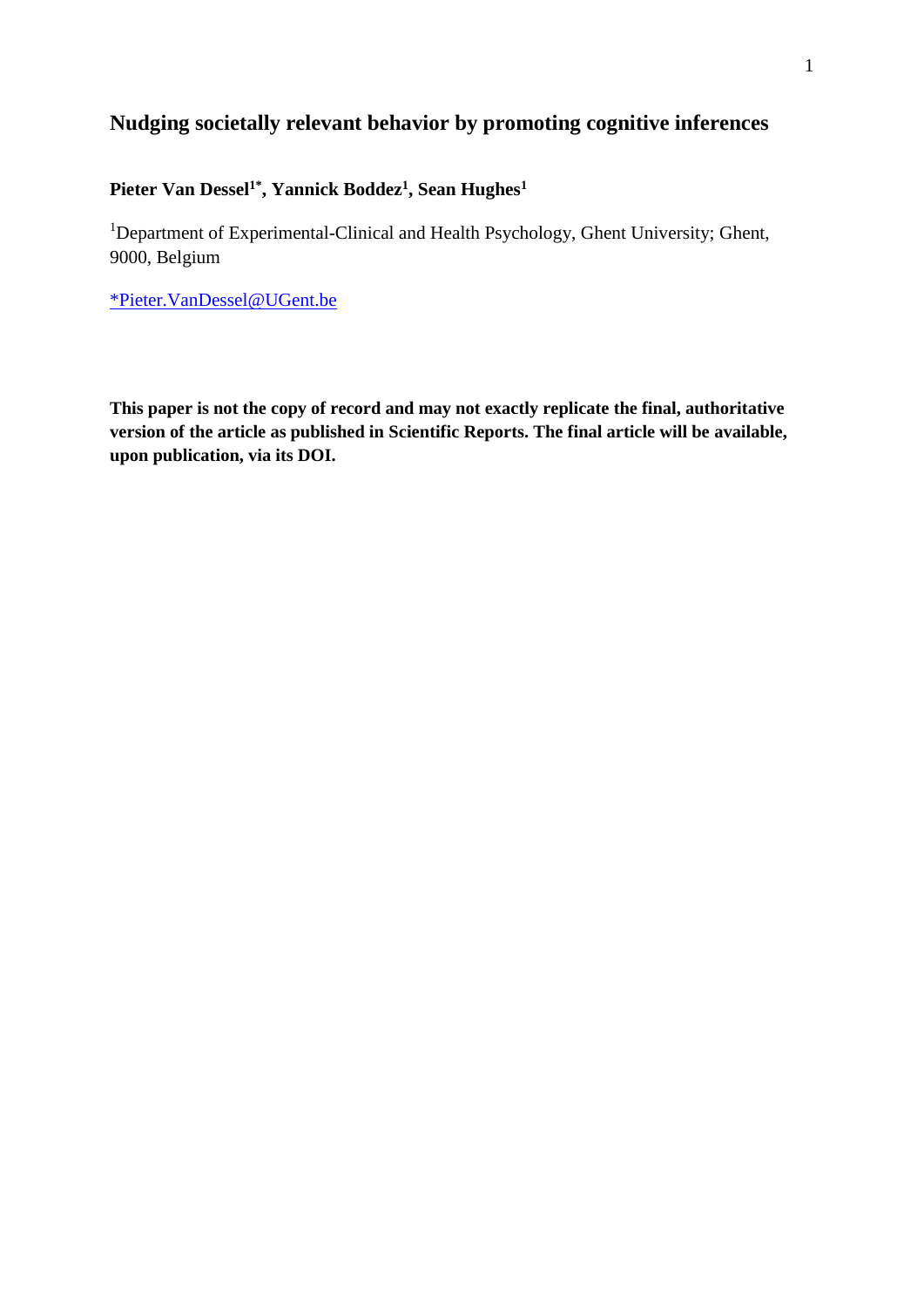#### **ABSTRACT**

Effective behavioral interventions are essential to address urgent societal challenges. Over the past decade, nudging interventions (i.e., arranging the environment to promote adaptive behavioral choices) have surged in popularity. Importantly, effective application of the nudging approach requires clear guiding principles with a firm basis in behavioral science. We present a framework for nudging interventions that builds on evidence about the goal-directed inferential processes underlying behavior (i.e., processes that involve context-dependent inferences about goals and the actions available to achieve these goals). We used this framework to develop nudging interventions that target context-relevant cognitive inferences. We examined the effectiveness of these inference nudging interventions for promoting two important types of societal behavior: pro-environmental actions and adherence to COVID-19 guidelines. As predicted, two online studies revealed that inference nudging interventions successfully increased energy conservation (Study 1) as well as social distancing during the COVID-19 crisis (Study 2). A field experiment found that inference nudging interventions increased hand disinfection in a real-life store during the COVID-19 crisis (Study 3). Our findings highlight the importance of applying state-of-the-art insights about the (inferential) determinants of behavior in behavior change interventions.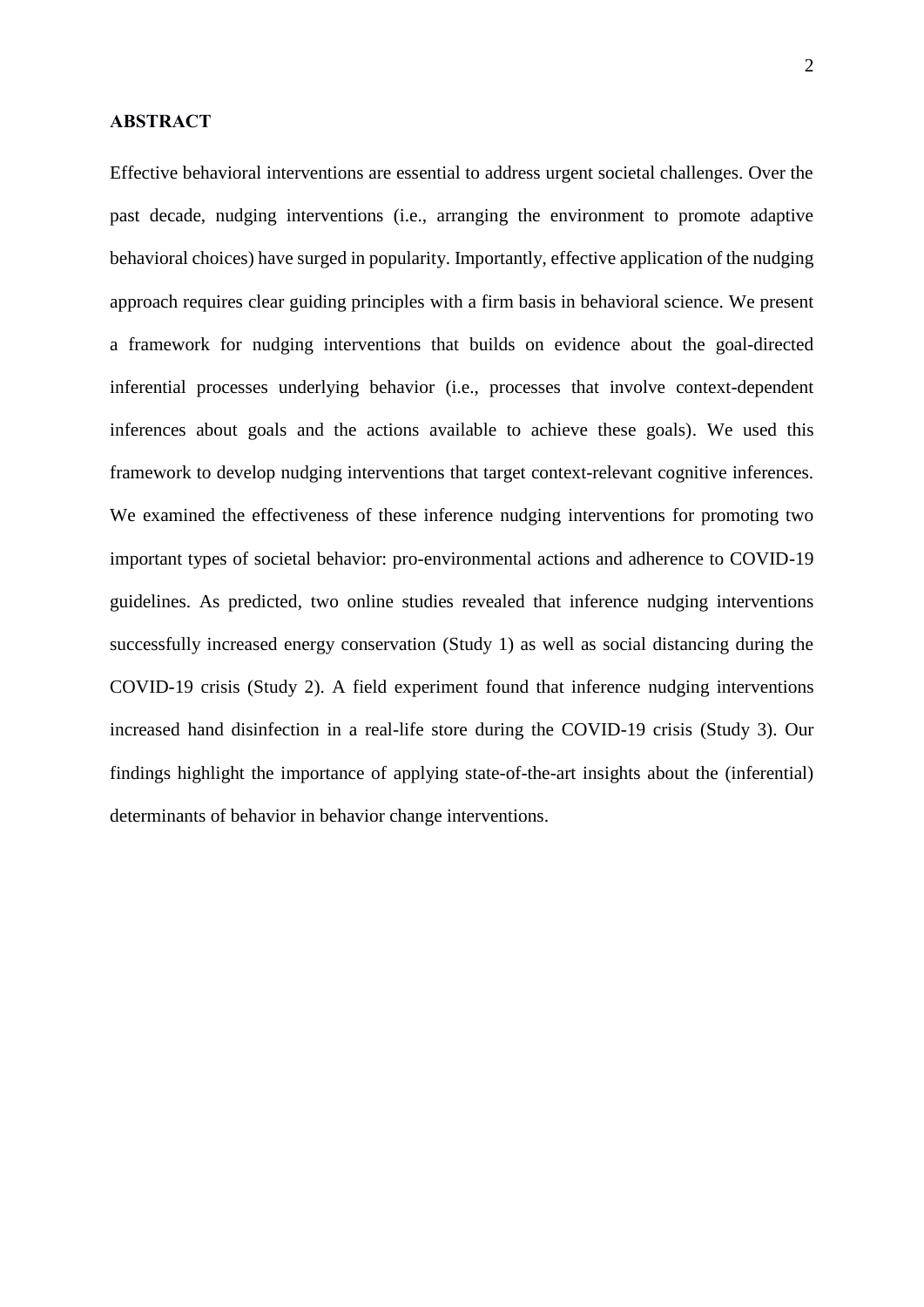#### **INTRODUCTION**

Adaptive human behavior is instrumental if we are to reach key objectives both at the individual and societal level. Achieving these objectives requires interventions that effectively shape behavior when it is suboptimal, whether that involves improving people's mental<sup>1</sup> or physical health<sup>2</sup>, combatting societal threats such as pandemics<sup>3-5</sup> or larger scale issues such as global warming<sup>6-8</sup>. The importance of effective interventions to promote adaptive individual and societally relevant behavior cannot be overstated<sup>9</sup>.

In contrast to more traditional (legislation or financial incentive) interventions to promote adaptive behavior, 'nudging' interventions have been introduced to promote adaptive behavioral choices (i.e., choices to engage in behavior that has proven benefits for the individual or their environment, such as buying healthy foods) without restricting freedom of choice or providing economic incentives (e.g., by placing healthy food within arm's reach) $10,11$ . These interventions typically involve small changes to natural choice environments and have often been found to be effective and beneficial for society and individuals when compared to traditional policy tools that are often more costly and difficult to implement<sup>12-15</sup>. As a direct result, the popularity of nudging interventions has exploded and they are widely applied in the lab by researchers and in the wider world by policy-makers<sup>9,11</sup>.

While there is little doubt about the value of the nudging approach in general, it has also become clear that the nudging approach is not a silver bullet solution. Most importantly, effect sizes of nudging interventions vary considerably<sup>15</sup> and several nudging interventions have proven to be ineffective<sup>16,17</sup> or to backfire (approximately 15% of interventions<sup>15</sup>). Effects are also typically tied to the context in which the nudge is provided with little generalization across time or context<sup>18</sup>. These limitations at the empirical level are not surprising. Nudging has been defined as "any aspect of the choice architecture that alters people's behavior *in a predictable*  way without forbidding any options or significantly changing their economic incentive"<sup>11</sup>.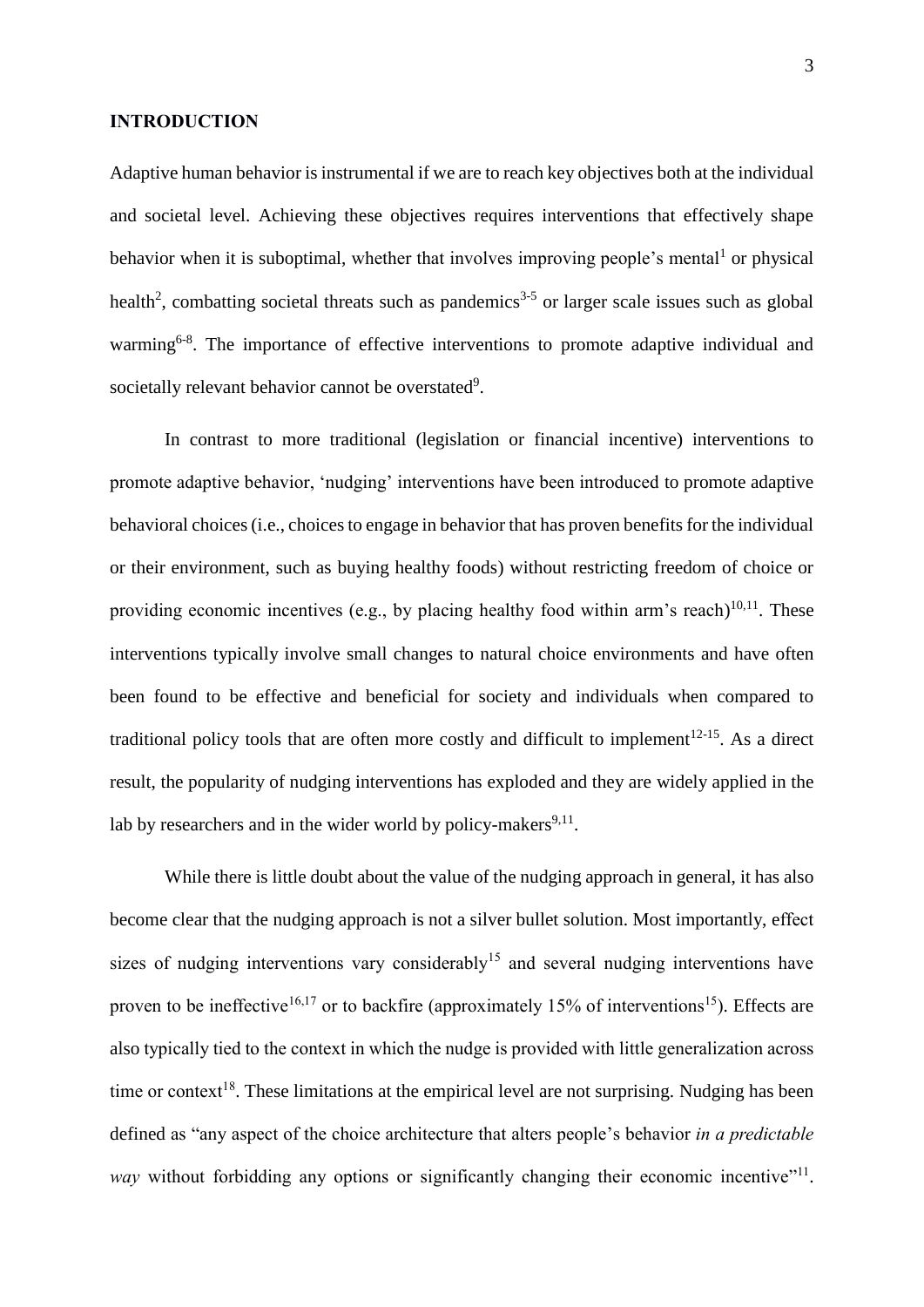However, predicting (changes in) behavior is not an easy task and (intuitive) ideas about the effect of environmental changes on behavior can be inaccurate. For instance, a recent largescale study tested the effectiveness of 22 nudges to encourage vaccination and found that neither intervention scientists nor laypeople correctly predicted the top-performing intervention<sup>19</sup>.

To foster more successful application of the nudging approach, clear guiding principles for nudging interventions based on scientific evidence are required<sup>20</sup>. Notably, predicting (and influencing) behavior is the primary aim of behavioral science. Yet, while early work on nudging initially set out to apply behavioral science<sup>11</sup>, interventions often lack the integration of scientific insights about the determinants of behavior<sup>18,21</sup>. To re-align nudging interventions with this aim, we present a novel framework for nudging interventions that builds on evidence about the mental processes that underlie behavior.

Over the past several decades, two mental processes have emerged as powerful determinants of behavior:  $\text{goals}^{22,23}$  and belief-based inferences<sup>24</sup>. Indeed, there is a growing consensus in cognitive (neuro)science that all behavior is based on context-dependent inferences about desired outcomes (i.e., goals) and the actions available to achieve these goals<sup>25,26</sup>. In an inferential framework, the idea is that contextual influences may promote inferences of a desired outcome or goal (Step 1), of available actions and its effects (Step 2), and of performing an action given the match between expected action effects and current goals (Step 3), which determines action performance (Figure 1). This framework can be used to optimize nudging interventions so that goals and inferential processes are the direct target of the intervention's design.

To provide an initial test of the value of this inferential nudging approach, we carried out three pre-registered studies to investigate the effectiveness of interventions that target these inferential processes to promote two types of behavior of societal importance: proenvironmental behavior and adherence to COVID-19 guidelines. In each study, we used the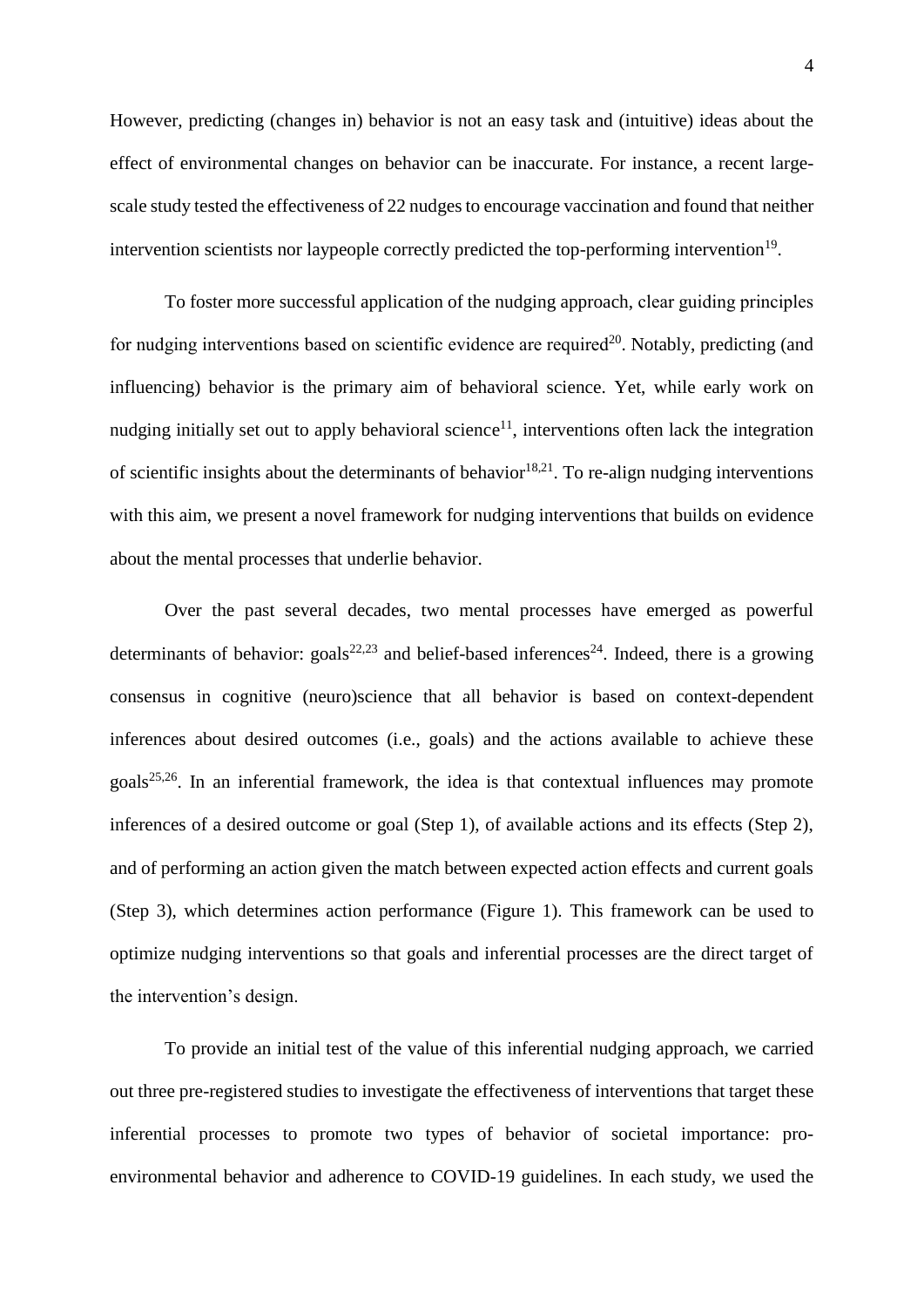inferential framework in two ways to develop inference nudging interventions adapted to the choice context. First, we developed an 'action inference nudging' intervention that targets inferences about the availability of adaptive behavior (and its effects) (Step 2). Second, we developed a 'goal inference nudging' intervention that targets inferences that one will perform adaptive behavior because it accords with personal goals (Step 3). Our main hypothesis was that all our nudging interventions would promote adaptive behavior. A secondary hypothesis was that the goal inference nudging interventions would be able to produce effects that generalize across contexts and over time because they promote self-agency inferences about the goal-directed behavior that one is likely to engage in. Enacting such inferences in one context can promote their application across time and in different contexts $27-29$ .

### **RESULTS**

#### **Study 1: Nudging Pro-Environmental Behavior**

Our sample consisted of 301 participants (UK residents, 171 women, *Mage*=35.8, *SD*=12.3). Participants performed a figure search task three times: before (baseline), just after/ during (immediate impact), and 24 hours (continued impact) after a nudging intervention. In this task, they could move a slider to either increase or decrease the figure brightness level, and as a result, either increase or decrease their electrical expenditure. To create a goal conflict (and test if our nudging interventions can be effective in this situation), we told participants we would pay them more money when completing the task faster. Saving electricity (by reducing figure brightness) increased task difficulty and thus reduced their access to monetary rewards whereas wasting electricity had the opposite effect. Before and after the study, participants also reported whether they had engaged in real-life energy saving behavior in the previous 24 hours and how often they had done so.

Participants were randomly assigned to one of three conditions: action inference nudging, goal inference nudging, or control. Before the second figure search task, the goal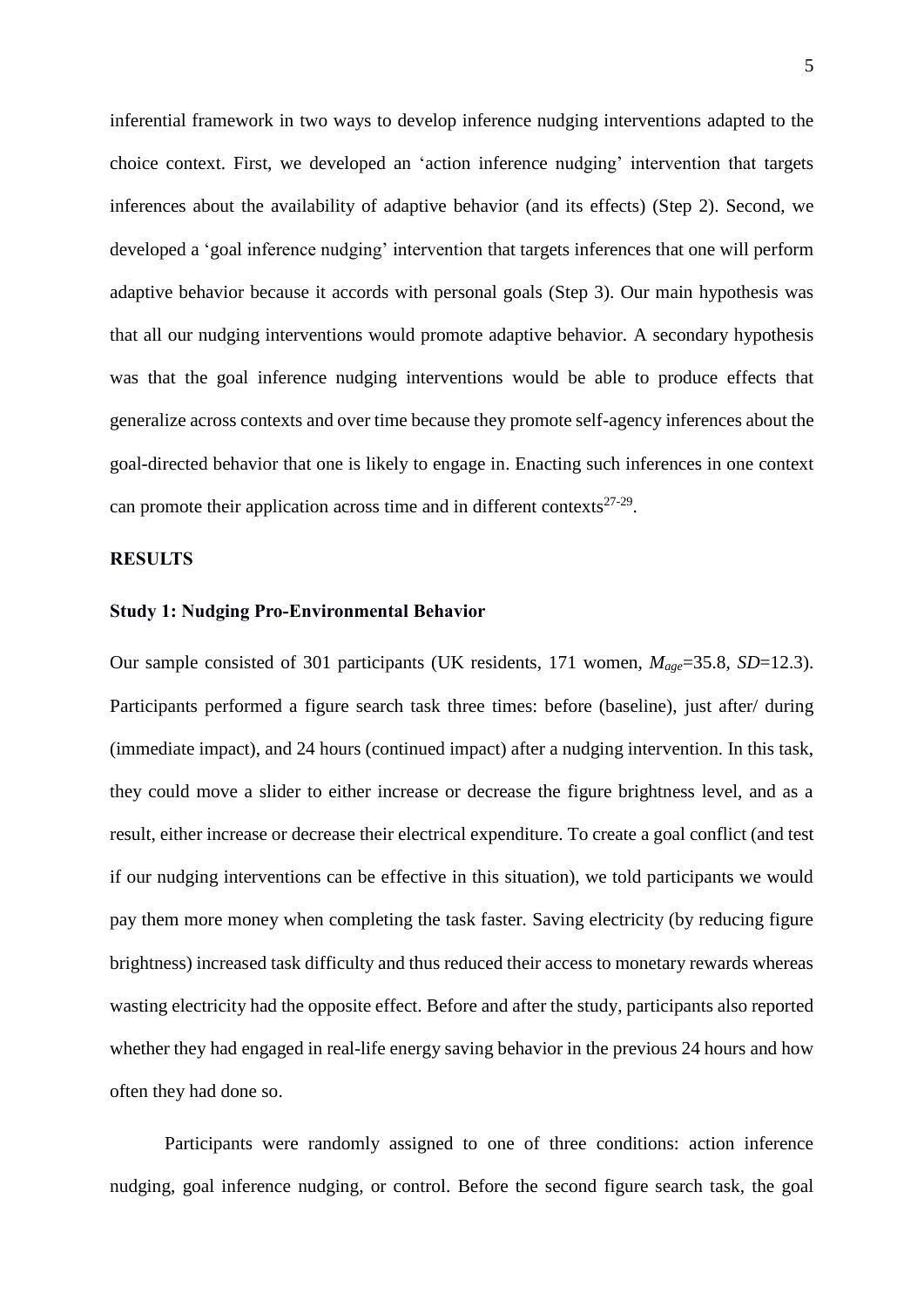inference nudging group were asked to think about positive (and negative) consequences of choosing (not) to perform energy saving behavior and indicated whether, given these consequences, they would be more likely to perform energy saving or wasteful behavior. This intervention targets the Step 3 inference that one may engage in energy saving behavior because it helps them achieve desired outcomes. The action inference nudging and control groups received similar prompts about an unrelated topic (drug use). When completing the second figure search task, the action inference nudging group received a set of nudges to highlight energy saving behavior, such as a prompt to move the slider to be more environmentally friendly. This interventions targets the Step 2 inference that one can easily engage in energy saving behavior (which has environmentally friendly effects).

Consistent with our predictions, pro-environmental behavior (i.e., electricity saving) increased from baseline to immediate post-intervention in both nudging groups,  $ts > 1.81$ ,  $ps <$ .037, *d*s > 0.18. This increase in pro-environmental behavior was still evident 24 hours later in the goal inference nudging,  $t(93) = -3.68$ ,  $p < .001$ ,  $d = 0.38$ , but not the action inference nudging group. Compared to the control group, only the goal inference nudging group exhibited a significantly stronger increase in pro-environmental behavior from baseline, both when assessed immediately and a day later, *t*s > 2.03, *p*s < .022, *d*s > 0.29 (Figure 2). Although there were no significant differences between groups in the self-reported amount of energy saving behavior in real life, the increase in the proportion of participants who reported having engaged in real-life energy saving behavior after the study was higher for the goal inference nudging compared to other groups,  $ts > 2.82$ ,  $ps < .003$ ,  $ds > 0.39$ . However, this result should be interpreted with caution because the proportion of participants who reported having engaged in energy saving behavior at baseline was higher for the goal inference nudging than for the control group,  $\chi^2(1) = 4.68$ ,  $p = .030$ .

### **Study 2: Nudging Social Distancing During COVID-19 Lockdown**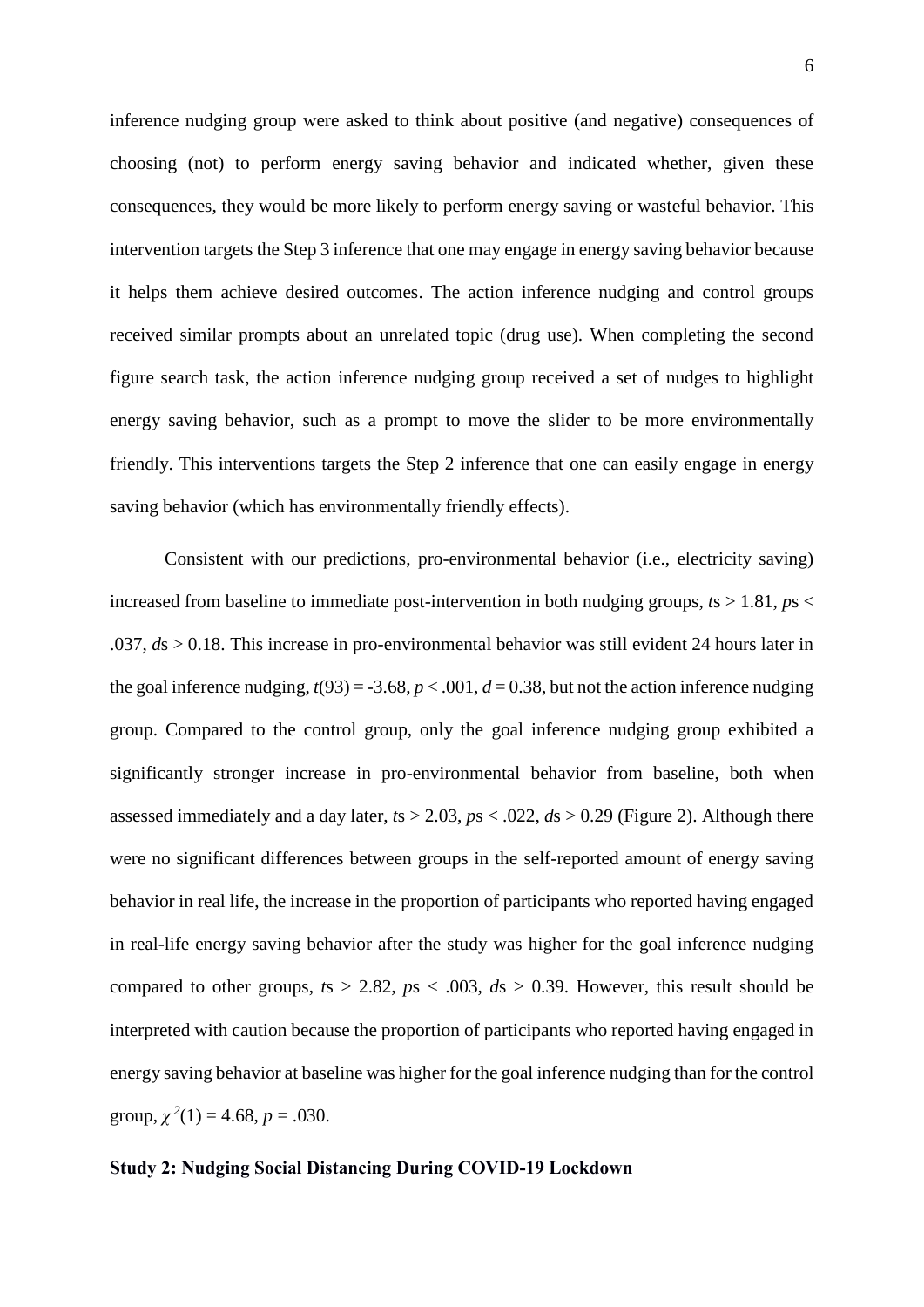During the first COVID-19 lockdown in the UK (May 2020), we recruited 222 participants (UK residents, 125 women,  $M_{age} = 24.8$ ,  $SD = 3.5$ ) who had difficulty adhering to COVID-19 guidelines, and who had violated social distancing regulations during their last shopping experience. They completed a shopping task in a virtual store three times: before, during, and 24 hours after a nudging intervention.

Each trial required them to first select a specific item in the store, queue in-line at the check-out, and to select the distance they wanted to keep from the next person in the queue. Participants were told they should treat this store as if it were a real-life store during COVID-19 lockdown. In-store prompts indicated that customers should maintain at least 2 meters distance from other customers due to the COVID-19 crisis. We created a goal conflict by telling participants we would pay them more money for completing their virtual shopping faster. During practice trials, participants subsequently learned that maintaining larger distances led to other customers cutting in line before them, leading to longer trial durations, and less money. Before and after the study, participants also reported distance violations they had made when shopping in real-life in the previous 24 hours.

During the second shopping task, the goal inference nudging group encountered a poster in the virtual store depicting an old couple and the text: "One person not keeping their distance can lead to the death of hundreds of grandparents, like your own. Make your choice. What do you choose to do, keep your distance or not?". This intervention targets the Step 3 inference that one may maintain distance because this matches one's goal of have healthy grandparents (which was established as an important goal during pre-screening). The action inference nudging group encountered a virtual store with crosses and circles on the floor, highlighting where customers should stand in the queue to maintain 2 meters distance. This intervention targets the Step 2 inference that one can select a distant spot (and adhere with COVID guidelines).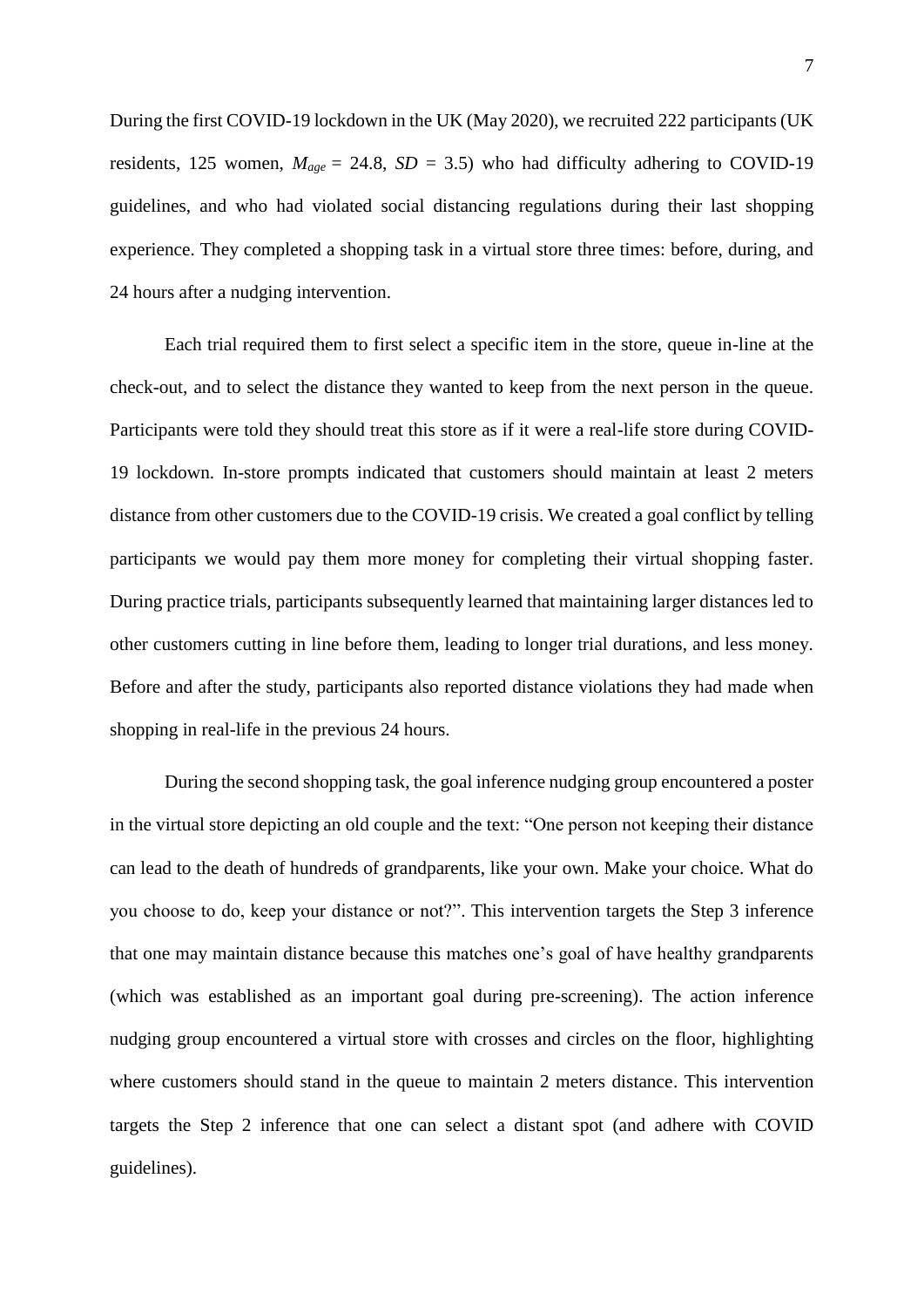Consistent with our predictions, social distancing increased from baseline to immediate post-intervention in both nudging groups,  $ts > 3.34$ ,  $ps < .001$ ,  $ds > 0.40$ , and this increase was larger relative to the control group,  $ts > 2.16$ ,  $ps < .016$ ,  $ds > 0.36$ . Participants in all groups maintained more distance after 24 hours (continued impact) than in the first shopping task (baseline). Yet, the goal inference nudging group exhibited a larger increase than the control and action inference nudging group,  $t(142) = 2.44$ ,  $p = .008$ ,  $d = 0.41$  (Figure 2). Self-reported real-life distance violations were also significantly lower when people had encountered goal inference nudging, compared to the other groups,  $ts > 1.72$ ,  $ps < .044$ ,  $ds > 0.28$ .

#### **Study 3: Nudging Hand Disinfection During COVID-19 Lockdown**

During the second COVID-19 lockdown in Belgium (February 2021), hand sanitizing behavior was observed of all customers of a Belgian grocery store for three weekdays (total  $N = 2198$ ). We observed whether participants did or did not use hand disinfection at two locations in the store: at the entrance (where an alcohol dispenser and nudging signs were present) and the fresh foods area (where an alcohol dispenser was present but nudging signs were not; this allowed us to test for generalization).

Action inference nudging involved placing the alcohol dispenser very close to the entrance door along with a red sign next to the dispenser stating "please disinfect hands". This intervention targets Step 2 inferences about the availability of this action and its effect of adhering with regulations. Goal inference nudging involved a similar situation with the sign changed to say 'Disinfecting hands saves lives. Will you disinfect your hands?' along with two posters of elderly and vulnerable people next to the dispenser repeating this message. This intervention targets the Step 3 inference that disinfecting one's hands fits with a (personal) goal to protect the elderly and vulnerable. All nudges were absent for the control group.

Consistent with our predictions, the proportion of participants using hand disinfection at the store entrance was higher for the goal (68.1%) and action inference nudging (66.1%) than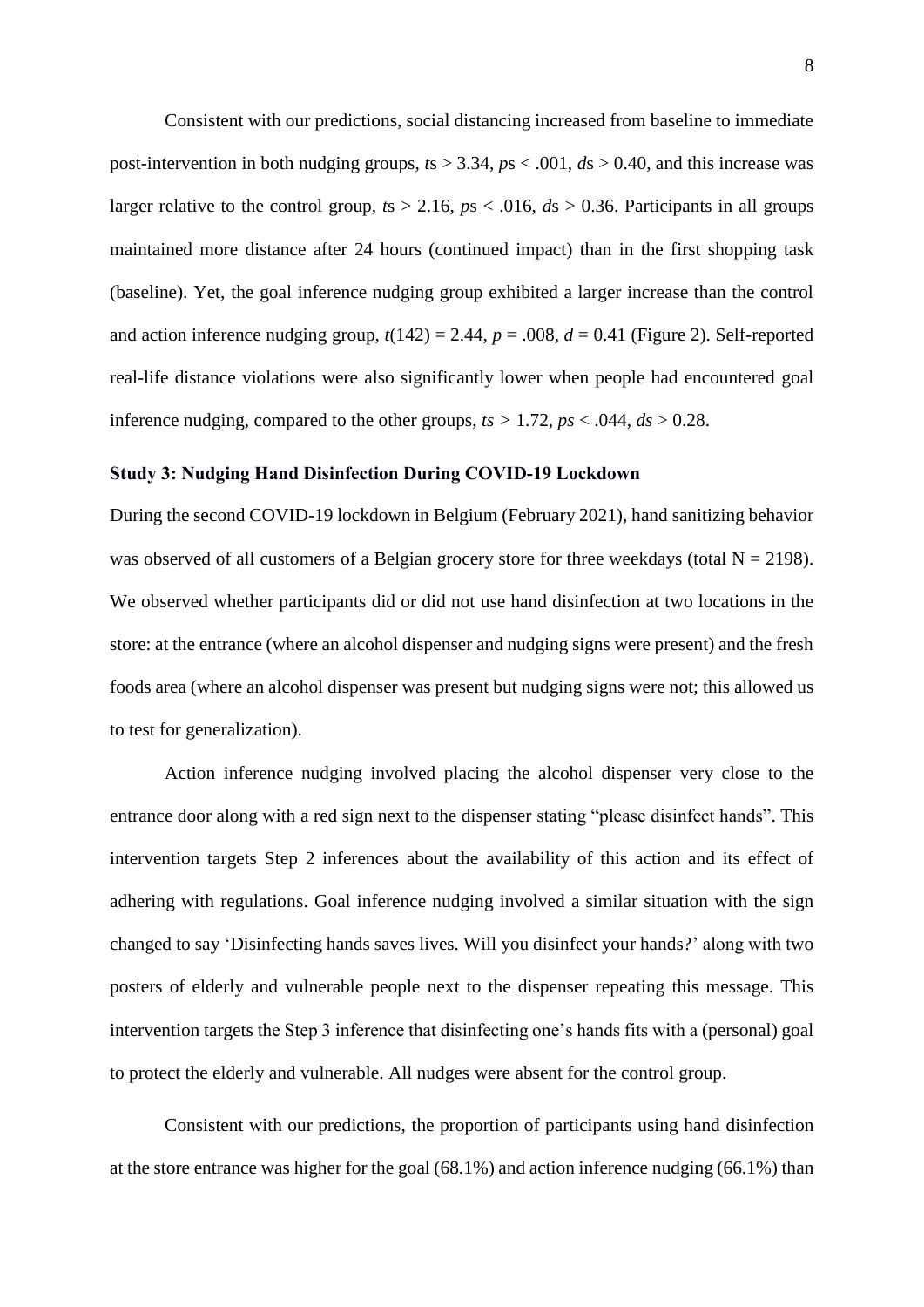the control group (44.0%),  $ps < .001$ ,  $ORs > 1.50$ . These effects generalized to the fresh foods area, where sanitization was higher following goal (40.1%) than action inference nudging  $(33.7%)$  or controls  $(32.1%)$ ,  $p_s < .013$ ,  $ORs > 1.20$  (Figure 3). The average amount of used alcohol per customer entering the fresh foods area was higher in the goal inference nudging condition (0.48g) compared to the other conditions (0.30-0.34g),  $p_s < .016$ ,  $ds > 2.76$ .

#### **DISCUSSION**

Given the important role of behavior in key societal challenges, there is a strong need for effective, low-cost, and scalable behavioral interventions that make changes to natural choice environments (i.e., nudges). Understanding when and how nudging interventions should (and should not<sup>30,31</sup>) be used requires input from the behavioral sciences<sup>18,32</sup>, and in particular, a better understanding of the mental processes driving those effects. In light of recent calls to develop guiding principles for nudging interventions*<sup>20</sup>* , we present an inferential framework that can be used to build nudging interventions that target the goals<sup>27,33</sup> and inferences<sup>25,34</sup> people make in a choice environment. We used this framework to develop nudging interventions that target inferences about adaptive actions and its effects (Step 2 action inferences) and inferences that one will perform adaptive actions that fit important goals (Step 3 goal inferences). Overall inference nudging interventions increased adaptive behavior in the intervention context even in light of conflicting (e.g., monetary) goals. Interventions that targeted Step 3 inferences also showed generalization effects from the intervention context to other contexts.

Note that the general approach to nudge cognitive inferences may seem at odds with earlier approaches to nudging, and in particular, with those built on a dual-systems framework which distinguished between automatic and controlled mental processes $35,36$ . The assumption behind those interventions was that (simple) nudges should target (simple) automatic processes (an approach that also led to some discussion about its ethicality $37$ ). These automatic processes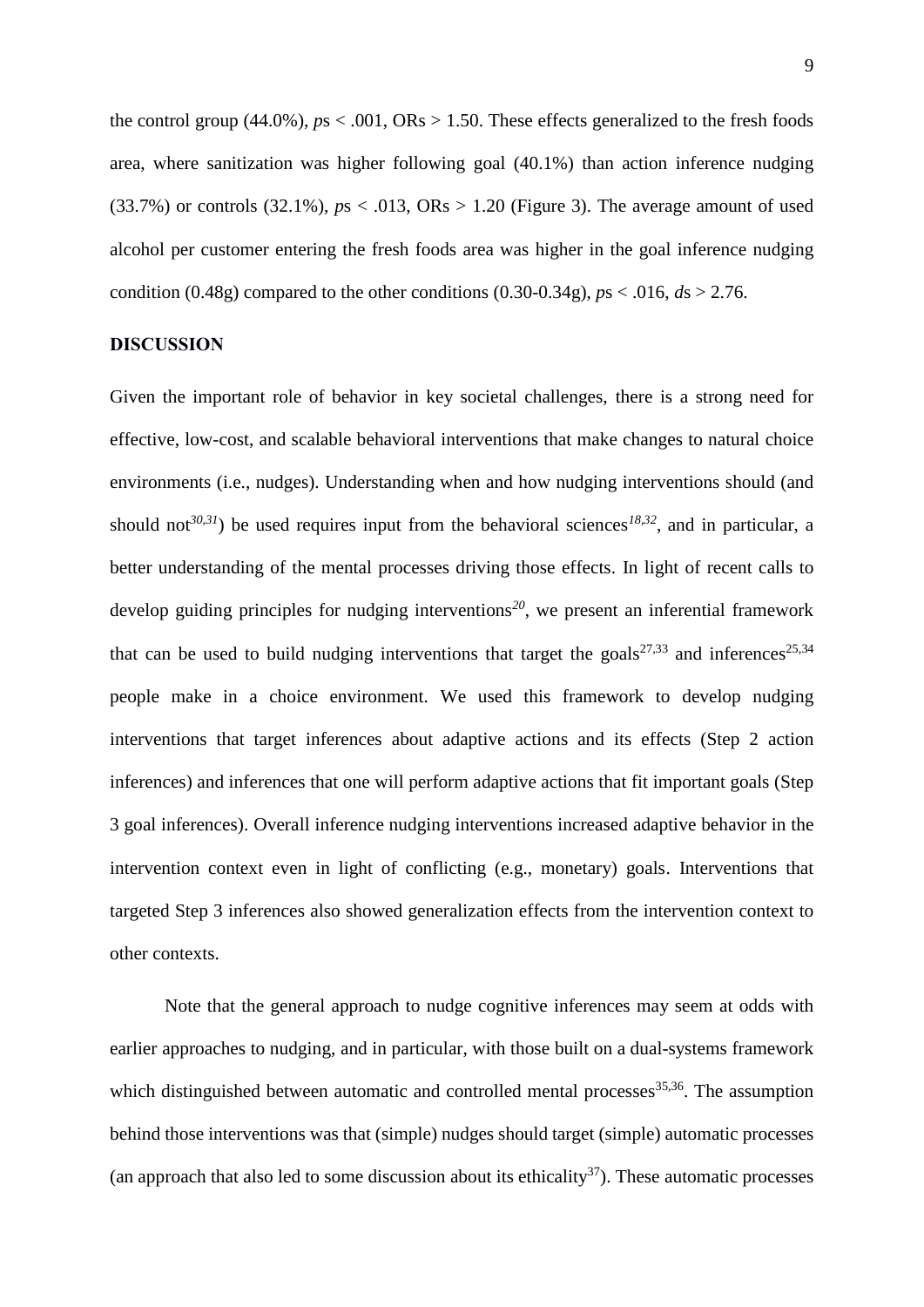were often thought not to be belief-based or inferential, but what exactly they were, and in what sense they were 'automatic', was not clearly defined  $38,39$ . Moreover, the strict separation between automatic and controlled processes and the mapping of inferential processes onto nonautomaticity forwarded by the dual systems framework has long been criticized $39-41$ .

The inferential approach to nudging sets this problematic distinction to the side and instead targets inferential processes irrespective of their automaticity features. This approach fits well with recent theorizing and empirical evidence on the mental processes underlying behavior<sup>24-26</sup>. It also builds on the idea that, although nudging interventions may be simple at the procedural level (i.e., they arrange the choice environment in subtle ways) and at the behavioral level (i.e., they produce relatively small changes in behavior), this does not mean that what is happening at the cognitive level is also necessarily simple. The impact of nudging interventions on behavior can be mediated by a variety of (complex) cognitive processes and if the aim of these interventions is to promote adaptive behavior (in a predictable way), then it seems beneficial to develop nudging interventions that recruit those processes necessary to produce optimal nudging effects (e.g., by directing the cognitive inferences that people make).

In line with this idea, we found that nudging interventions that explicitly target evidencebased (cognitive) determinants of behavior can lead to changes in societally relevant actions, from pro-environmental energy saving, to COVID-19 related distancing and sanitization. Note, however, that all the tested interventions were specifically designed to promote important types of behavior in specific samples (e.g., participants that have difficulty adhering to COVID-19 guidelines) and specific contexts (both online and in real-life). Our studies should not be taken to imply that observed effects of these interventions are widely generalizable. For instance, in Study 1, the energy-saving behavior was rather artificial and participants may not have considered this behavior to have a strong impact on the environment. Similarly, in Study 2, maintaining a safe distance had negative effects due to other customers cutting queue which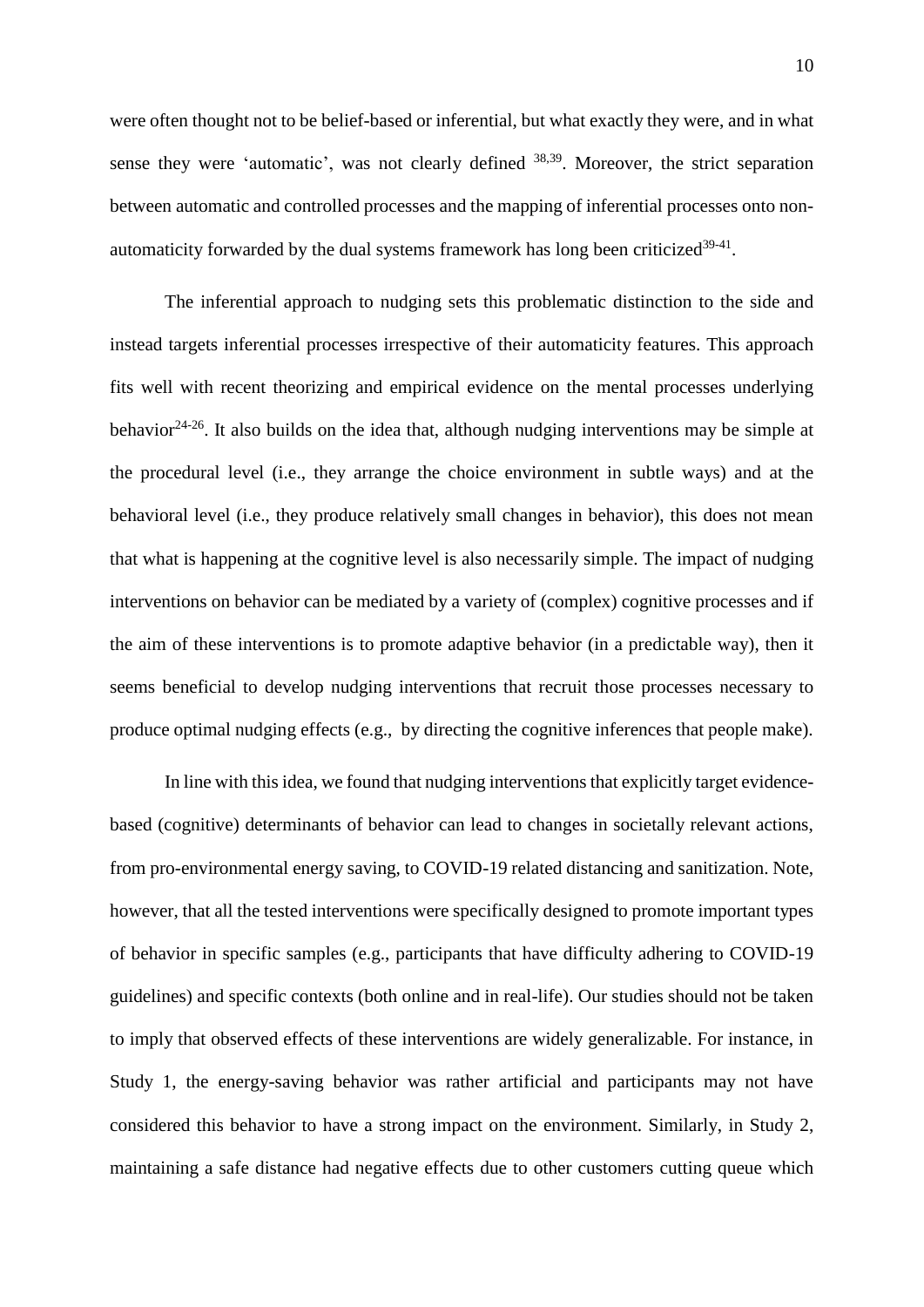might not occur in certain real world contexts. As a result, other inferences (such as inferences related to responding in a way desired by the experimenter) may contribute more or less strongly to energy-saving behavior or social distancing in other contexts or in other (e.g., less restrictive) samples. Crucially, however, the aim of our study was to provide an initial test of the value of our inferential framework for the development of nudging interventions. Our results support its value in experimental task contexts and in a real-life context which precludes a mere explanation in terms of desirability inferences (Study 3). Interventionists can use the inferential framework to consider what inferences to target within their specific context and target sample to develop a targeted nudging intervention (for which the effectiveness may then be tested within this context and sample).

Others have recently also sought to nudge in ways that target more elaborate (goaldirected) cognitive processes rather than behavior directly. For instance, nudge plus  $interventions<sup>42</sup>$  combine typical nudges with an element of self-reflection that targets deliberative processes. Boosting interventions<sup>27</sup> and autonomy-enhancing paternalism interventions<sup>43</sup> target processes that promote the competence to engage in behavior that accords more with people's goals. While nudging plus interventions only target controlled processes, boosting interventions also target (heuristic) inferences and are therefore more similar to (goal) inference nudging. Yet, boosting (and other) interventions are not grounded in a theoretical framework that explicates the different inferential steps driving behavior. Using this framework may aid the development of more successful interventions.

Similar to those recent approaches, inference nudging (and goal inference nudging in particular) also draws on personal goals and may therefore remove an oft raised ethical concern that nudging manipulates people into doing things that do not fit their goals<sup>37</sup>. Inference nudging therefore aligns well with early approaches to nudging that target behavior that accords with people's own goals (pro-self nudges<sup>10,44</sup>). Notably, however, inference nudging may also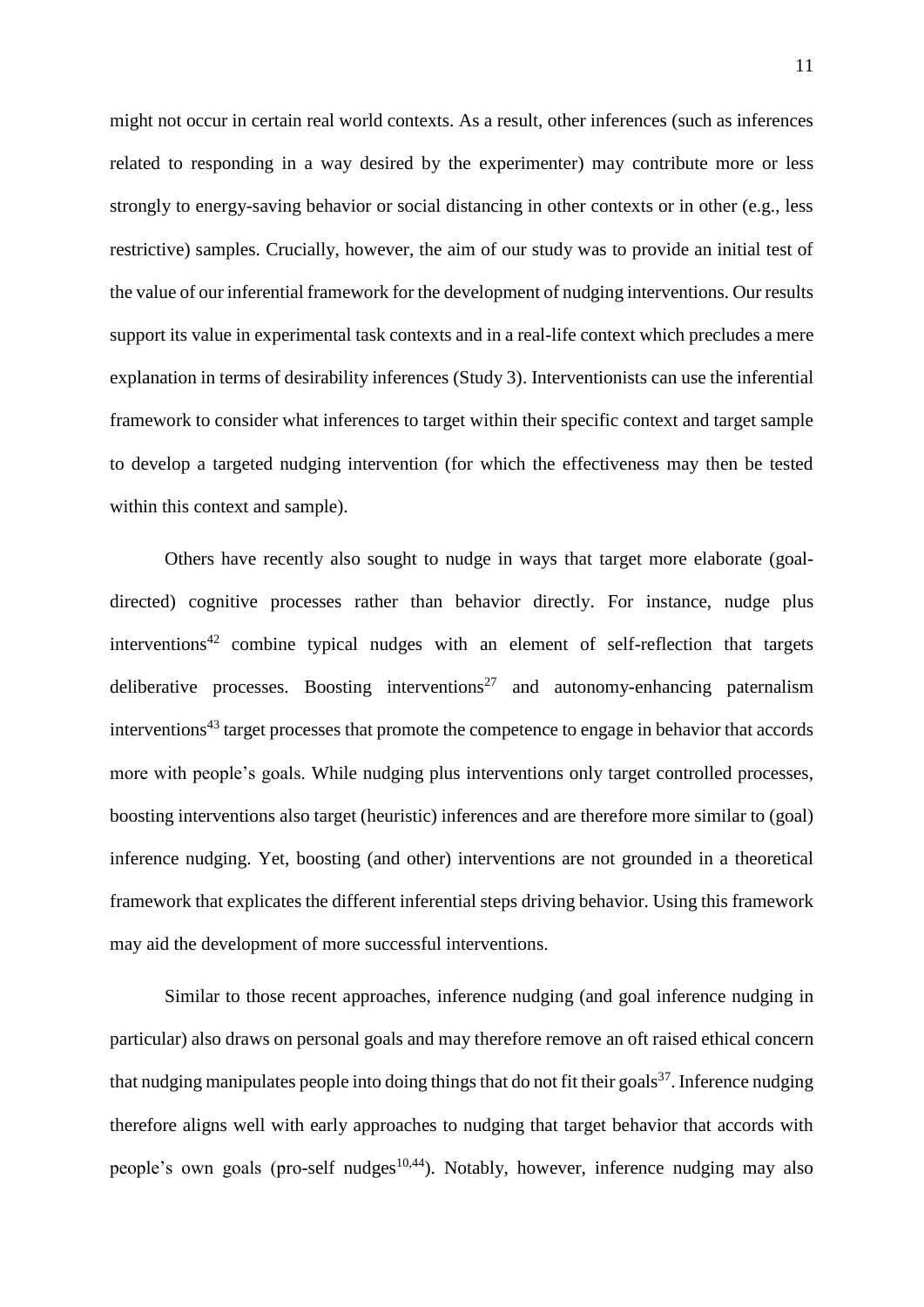present a new tactic to later nudging approaches that target pro-social behavior which does not always accord with people's goals (pro-social nudges<sup>44</sup>). Specifically, (goal) inference nudging highlights a link between pro-social behavior and specific goals that a person may not have considered or be readily aware of and may therefore allow them to infer that this behavior does fit with some of their personal goals. This type of nudging bears similarity to contingency management interventions albeit without presentation of a reinforcer, and to ABC-training where goal-directed inferences are practiced extensively<sup>30</sup>. Of course, this tactic requires that inference nudging interventions draw on universal goals<sup>45</sup> or are targeted to audiences with specific known goals (see Study 2).

In conclusion, we agree with recent trends in clinical science<sup>29,46,47</sup> that an integrative effort is required for adequate behavior intervention, one that builds on state-of-the-art insights from different fields of behavioral science*<sup>48</sup>* . To live up to its full potential, future (inferencebased) nudging interventions should take into account evidence about cognitive, but also social, environmental, and motivational determinants of behavior (e.g., about the goals people tend to pursue*<sup>45</sup>*). While more research on these determinants is (and will remain) crucial, our results highlight that evidence-based nudging interventions can already be an effective means to promote behavior of societal importance. Indeed, if the effect sizes observed in Study 3 are correct, then minor revisions to a shopping environment can, for instance, increase the number of people disinfecting their hands by 24 percentage points (55% relative increase) at the intervention site and 8 percentage points (25% relative increase) at other places. We hope that interventions informed by state-of-the-art behavioral insights can become a key tool in the arsenal of policy makers and organizations striving for societal benefit.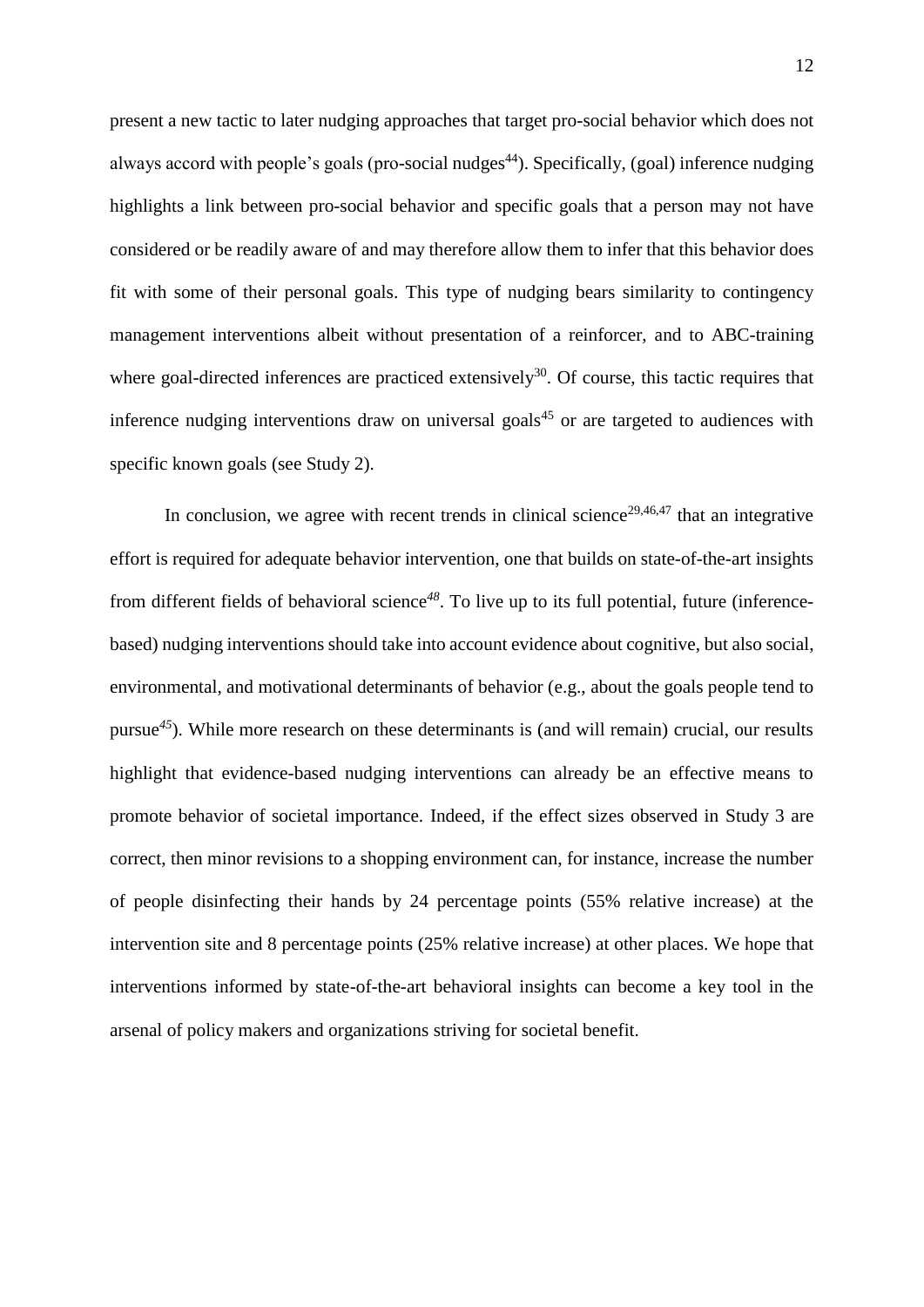#### **METHODS**

#### **Ethics approval**

This research complied with all relevant ethical regulations. All studies were conducted under approval of the Ethics Committee at Ghent University (reference number 2019/72, 2020/52, 2020/165). For the online studies (Study 1 and 2), informed consent was obtained from all participants as part of the enrollment process. All images in the online study and in the Supplementary Material figures were obtained from third party material for which we have permission for reuse.

#### **Study 1 - Participants**

We recruited 350 participants via Prolific Academic to have sufficient power to detect a between-subjects effect of *d* = 0.40 in a planned between-subjects *t*-test. We excluded the data from 49 participants who did not fully complete all questions and tasks or indicated issues when performing the study, leaving 301 participants (UK residents, 171 women, *Mage*=35.8, *SD*=12.3). For this and all other studies, prior to data-collection, target sample size was preregistered together with the study design, study hypotheses, and data-analytic plans.

#### **Study 1 - Design**

In line with standard recommendations to prevent selective attrition*<sup>49</sup>* , participants were first (1) informed about the study duration and the requirement to complete different phases and (2) asked to do their best to complete all tasks in a thoughtful manner without taking a break to help facilitate scientific progress. Participants were also asked not to complete the study if they were color blind. Participants then provided informed consent and indicated their age, gender, and identification number for payment purposes. Next, participants were asked whether, in the previous 24 hours, they ever considered that they should try to limit their energy consumption such as by conserving electricity (response options: yes/no) and on how many separate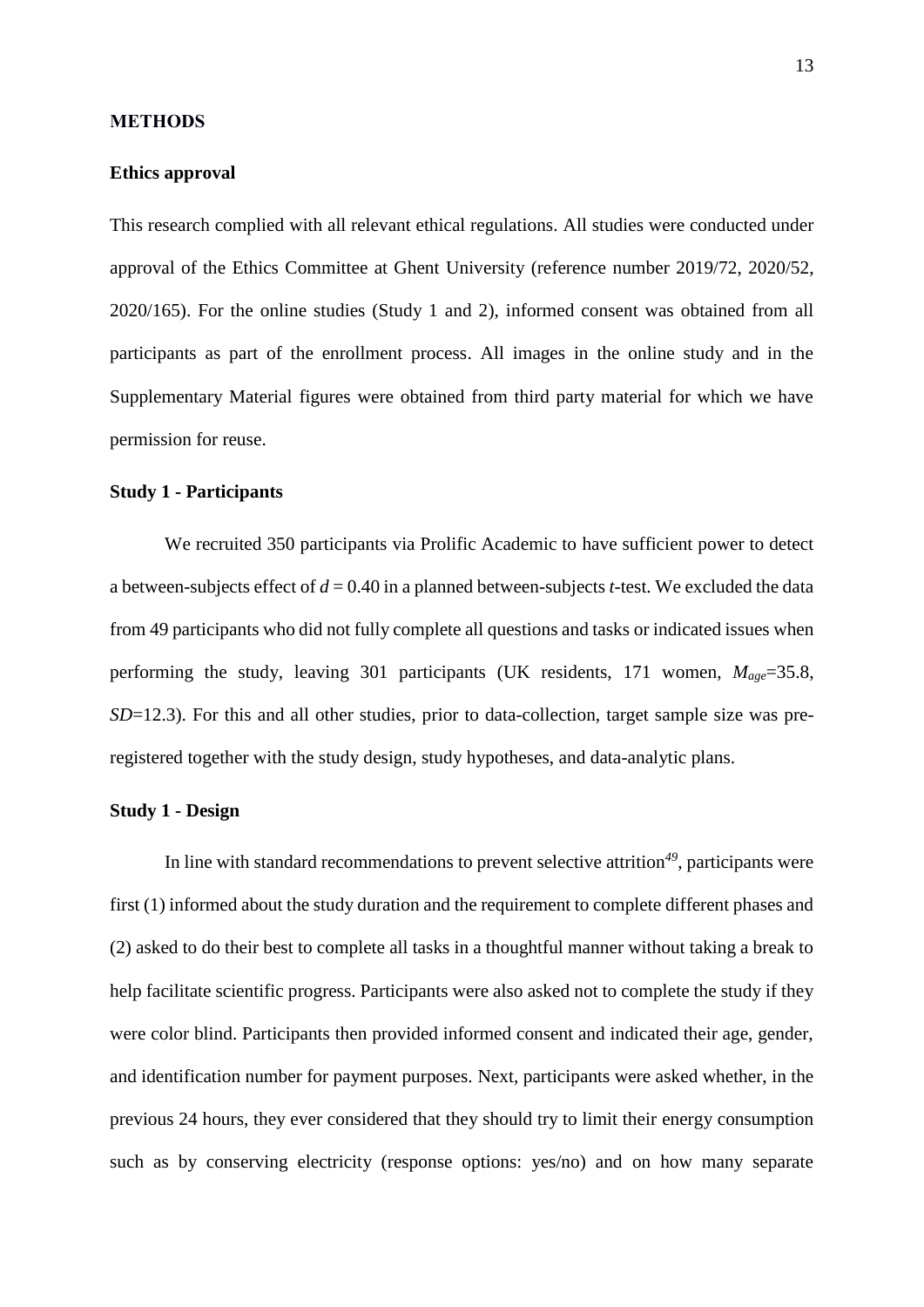occasions they acted in accordance with this thought (e.g., thinking that closing the fridge or turning of the lights saves energy and actually doing so). They also indicated to what extent they found it personally important to (1) act environmentally friendly and (2) make as much money as possible in the studies they perform on Prolific Academic (see Table 1 for descriptives and randomization checks).

Participants then received instructions about the figure search task. Participants were informed that they would need to find specific colored figure as quickly as possible and that they would receive more money than the default study payment if they would be faster than other participants in this task (for verbatim instructions see Supplementary Material and OSF link). Instructions then specified that the researchers are aware that presenting bright colors and large figures consumes a lot of electricity (a link was provided to a website supporting this claim) and that participants would therefore be allowed to decide for themselves how brightly they wanted to present the figures. To this end, they could move a slider to the left (and save more energy) or to the right (and save less energy). We explained that participants thus could serve two goals by use of the slider: to save more electricity but also make the task more difficult or to save less electricity but also make the task easier. After completing an instruction check, participants completed 8 practice trials in which they saw a display with 140 figures (circles and squares) in 4 different colors (blue, green, pink, brown) and they needed to click on one specific figure (e.g., a blue square) as quickly as possible. A slider was presented that participants could move left to display the figures less brightly and save more energy or to the right to display the figures more brightly (slider values  $0 - 100\%$ ; slider start value = 50%). After clicking on the figure, participants were informed about their response time. After the practice phase, participants received the generic feedback that they were a little slower than the average participant who did this task before them. This was done to prevent potential confounding influences of differential motivation if participants would infer that they were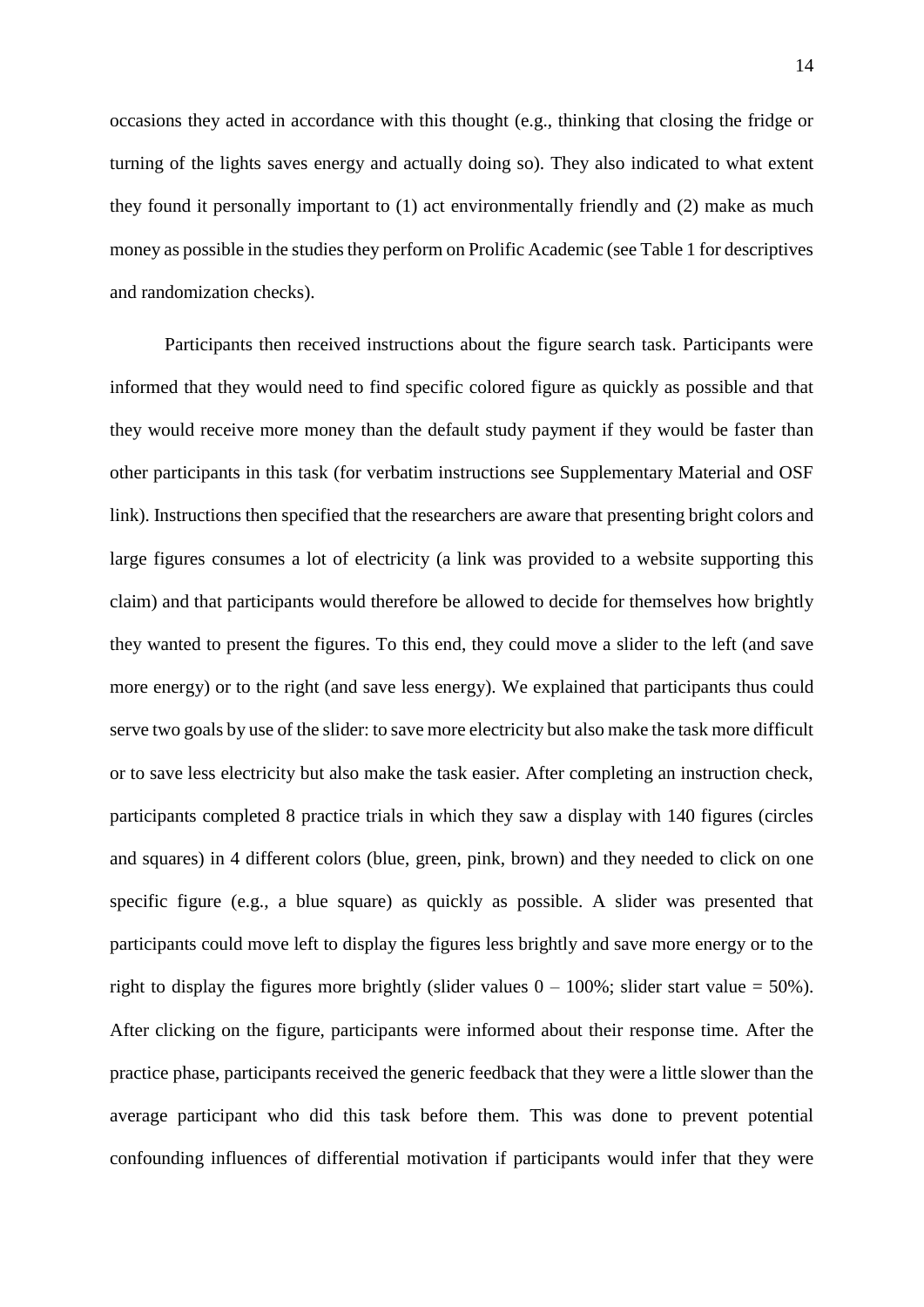likely faster (or slower) than others and would therefore receive the maximum (or minimum) payment. After receiving this feedback, participants completed 40 test trials.

After the first figure search task, participants in the goal inference nudging condition were informed that there are many harmful effects on the environment that result from wasting electricity. They were asked to list negative (positive) thoughts and consequences that would come to mind if they or others would choose energy wasteful (energy saving) behavior. Finally, participants selected what type of behavior they thought they would be more likely to choose to emit in the future given the consequences of energy saving and energy wasteful behavior they just stipulated themselves. This intervention builds on several well-supported intervention techniques established in (psychological) science<sup>50-54</sup>, to nudge the inference that they would engage in energy saving behavior because it helps them achieve desired outcomes. Participants in the control and action inference nudging condition performed the same task about an unrelated topic (drug use).

Participants then completed the same 40 test trials for the second figure search task with one exception. For participants in the action inference nudging condition, there were three changes. In accordance with other nudging interventions<sup>55</sup>: (1) a cue was presented: a large green arrow with the text: "Move slider to the left to be more environmentally friendly!", (2) the slider value was presented in green/orange/red depending on the value, and (3) the default slider value was set lower (at 25% rather than 50% brightness) at the start of the task. Participants could then note any (visibility or personal) problems they had with the study and were reminded to come back for the second part of the study the following day.

The next day, participants first completed the same demographic questions and questions about real-life energy saving behavior as before and then completed the third figure search task (identical to the first figure search task). Next, participants were probed for demand compliance and reactance and were debriefed and thanked for their participation.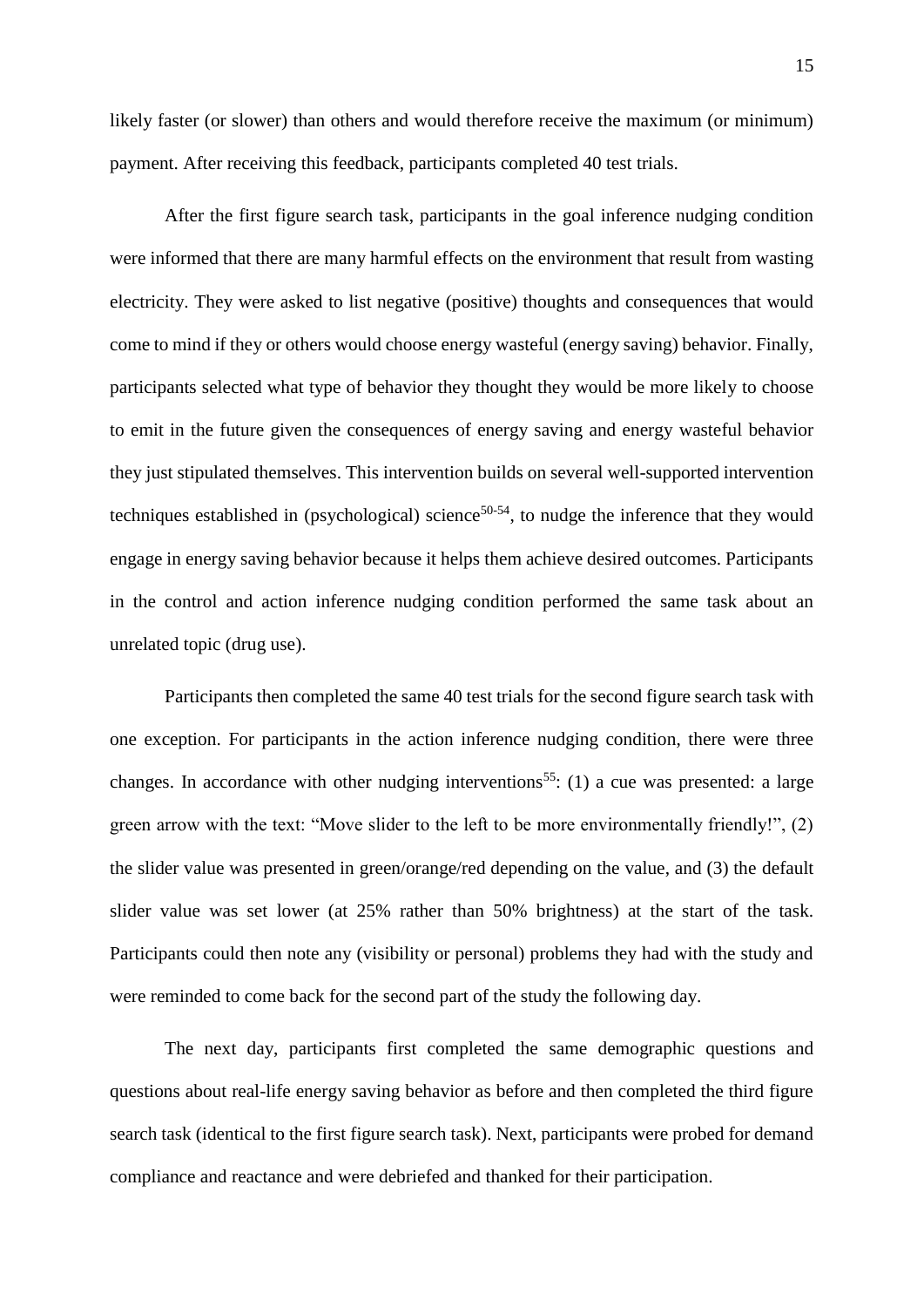The main analyses constituted a 3 (Intervention Condition) x 3 (Time of Task Performance) mixed analysis of variance (ANOVA) on the mean figure search task slider values and real-life energy saving behavior and planned t-tests comparing differences in slider values and real-life energy saving behavior between conditions (Table 2).

## **Study 2 - Participants**

In May 2020, during the first COVID-19 lockdown in the UK, we recruited 250 UK volunteers via Prolific Academic to allow sufficient power to find a between-subjects effect of  $d = 0.40$ . Invitation to the study was based on a pre-screening study in which the targeted participants had indicated that (1) they would go shopping later that day, (2) they would be available to complete the first study part before going shopping and the second part after going shopping, (3) the last time they went shopping was less than a week ago, (4) they had not kept their distance at least twice during the last time they went shopping, (5) they found it important that their grandparents would stay healthy, (6) they did not find it easy to adhere to COVID-19 guidelines, (7) they did not find it very important to follow COVID-19 guidelines, and (8) they found it important to make money on Prolific. We excluded the data of 28 participants who did not pass an attention check, leaving 222 participants (125 women, mean age  $= 25$ ,  $SD = 4$ ). Table 3 provides descriptives and randomization checks.

## **Study 2 - Design**

After informing participants about the duration of the study, they received instructions about the virtual shopping task. Participants were also asked to imagine that they themselves were shopping during the COVID-19 crisis and that they wanted to complete their shopping quickly. They were informed that performing this task faster than other participants would lead to a bigger monetary reward and that, each trial, they would first need to acquire a specific item in a virtual store by clicking on it and then queue at checkout to pay for the item. At checkout they would need to select where to stand in the queue for checkout by clicking on an open place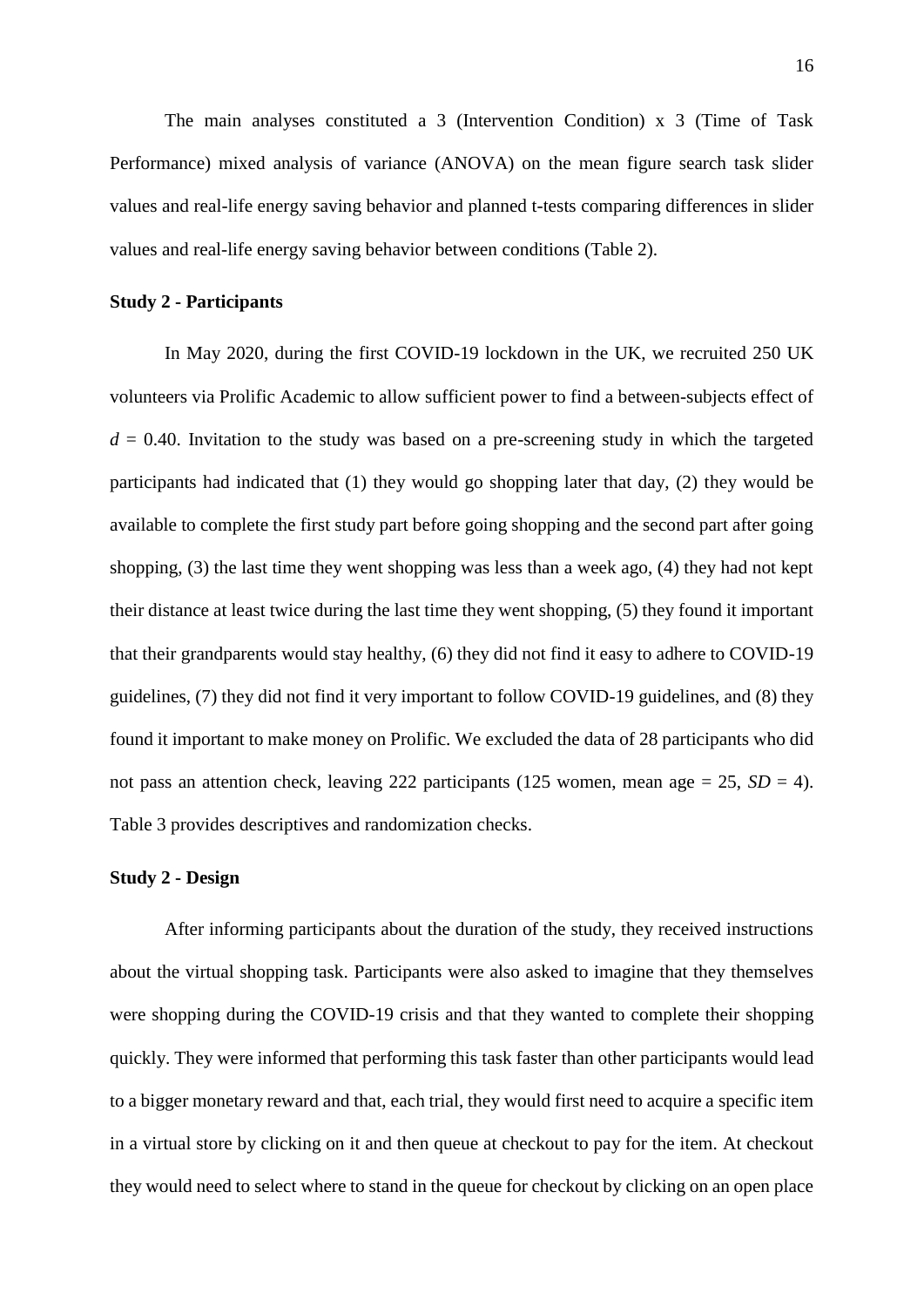but if they would choose to stand farther away from their predecessor in the queue, other people might jump the queue before them such that they would need to wait longer (and thus spend more time on the task). Note that, in contrast to Study 1, the negative consequence of not engaging in the adaptive behavior was thus not solely contingent on the participant's choice to engage in distancing behavior but also on other people's behavior (to jump the queue). In this experimental context, however, keeping more distance was directly related to other people jumping the queue.

Participants completed 2 practice trials in which they first saw the shopping item they needed to find (e.g., potatoes). They then saw a picture with shelves in a store and in front of the shelves would be a poster reminding people that during the COVID-19 crisis they should keep 2 meters away from others. Different items would then appear and disappear on the shelves and participants needed to click on the item they needed to find. If they were too slow to do so  $(>1$  second), participants saw a prompt that they were too slow and that someone else took the item before them. When participants clicked on the item in time, they were informed that they could now pay for the item to complete shopping for this item. Participants were then shown a queue for the check out and they were asked where they wanted to stand. There were 5 options with the first option being about 0.5 meters away from the final shopper in the queue and each next option 0.5 meters further away. After clicking a spot, participants would receive feedback about the distance they had kept from others (place 1: 0.5 meters, 2: 1 meter, 3:1.5 meters, 5:2 meters, 5:2.5 meters) and how long they needed to wait. If participants chose for the options with more distance (places 2-5), they would see a prompt that other people cut the queue in front of them and how long they therefore needed to wait (closest place: zero seconds, second or third closest place: 10 seconds, fourth or fifth closest place: 20 seconds). Information about the exact delay for the different options was not provided beforehand. After this feedback, the next trial would start. After the practice trials, participants completed 6 test trials.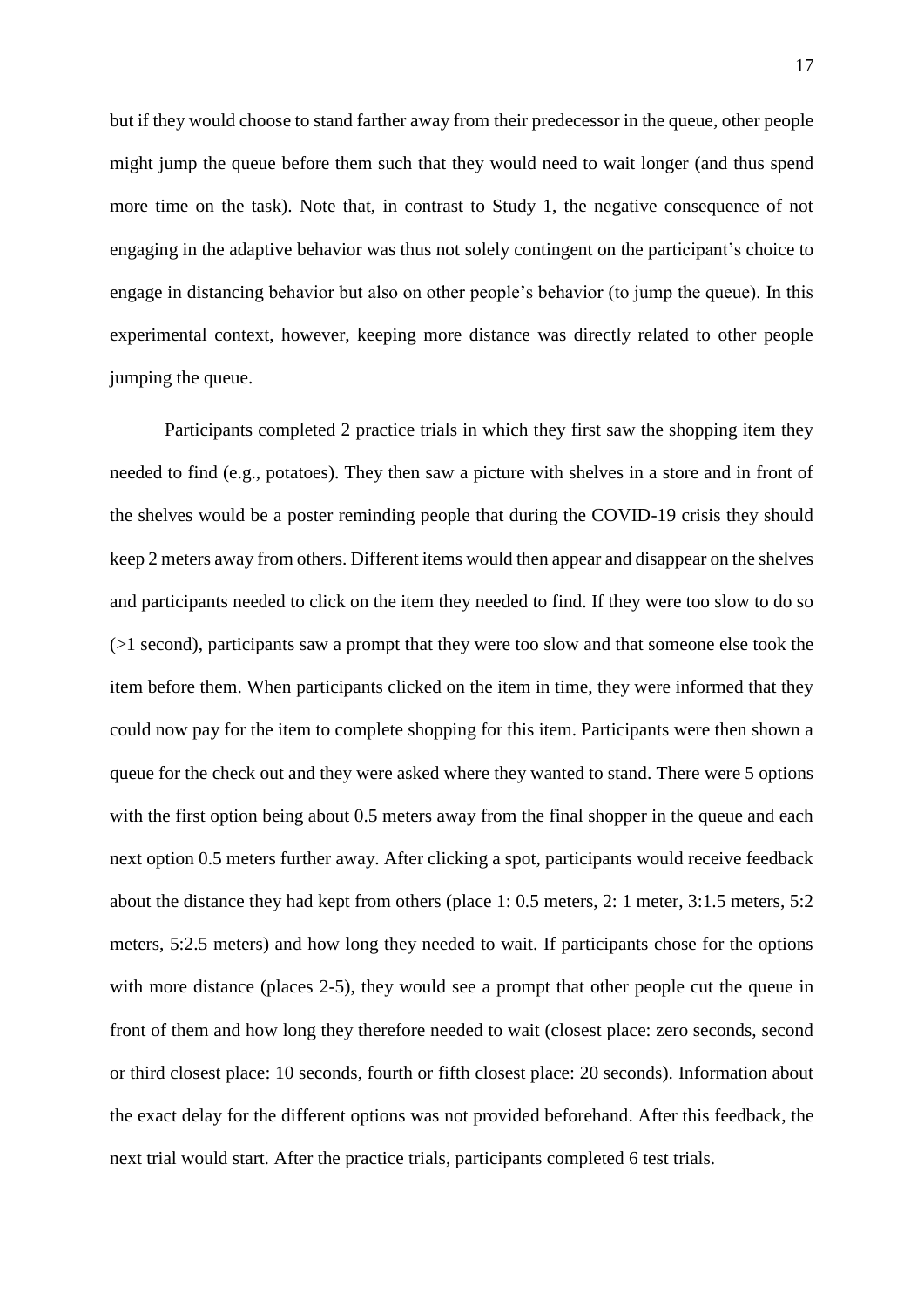Next, participants completed the same shopping task a second time. Trials were identical with two exceptions. First, participants in the goal inference nudging condition saw a poster near the shelves on which an old couple was presented with the following text: "One person not keeping their distance can lead to the death of hundreds of grandparents, like your own. Make your own choice. What do you choose to do, keep your distance or not?" Second, for participants in the action inference nudging condition, in accordance with often used nudging interventions<sup>56</sup>, there were circles and crosses on the floor at checkout that specified where participants should stand in the queue to keep sufficient distance from others. There was a cross below the first 3 places and a circle indicating 2 meters under the fourth spot.

When participants came back for the final part of the study, they first completed demographic questions and two questions about social distancing when shopping in real life that they had also completed during pre-screening. One question asked on how many separate occasions they had thought about keeping their distance and decided to do so while a second question asked how often they might not have kept sufficient distance from people other than the members of their immediate household. Participants then completed the shopping task a third time (identical to Time 1, without the nudges), were probed for demand compliance and reactance and were debriefed and thanked for their participation.

The main analyses constituted a 3 (Intervention Condition) x 3 (Time of Task Performance) mixed analysis of variance (ANOVA) on the mean distance value at checkout in the virtual shopping task and on responses to the real-life social distancing questions and planned t-tests comparing differences between conditions (Table 4).

#### **Study 3 - Participants**

We observed hand sanitizing behavior of all customers to a local store on three weekdays (Monday, Tuesday and Thursday) in February 2021. Observation occurred in three two-hour timeslots (9am-11 am; 12am-2pm; 3pm-5pm) with each condition assigned to each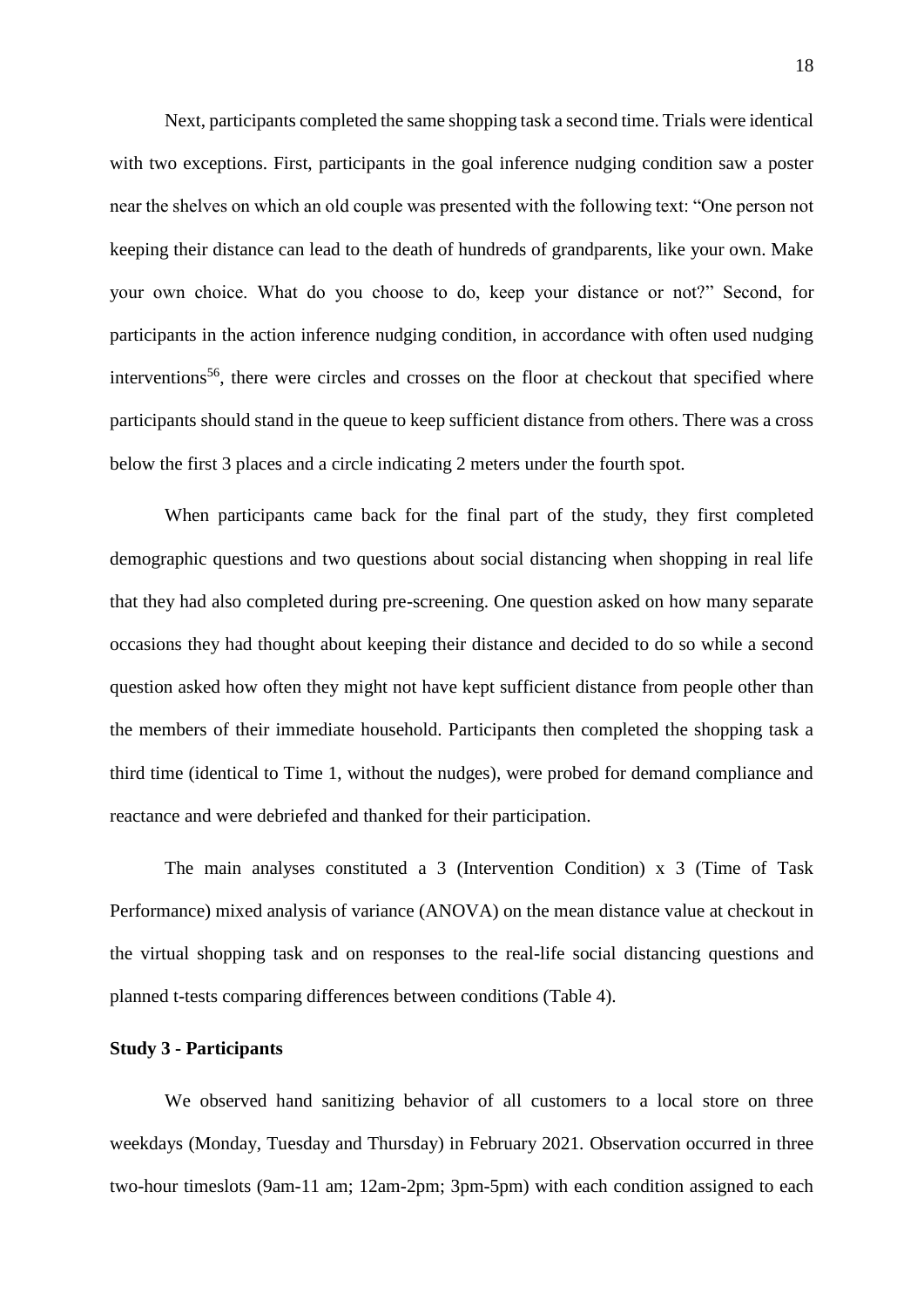timeslot once on a randomly determined weekday. There were 2198 customers in total. Target sample size was a minimum of 1200 participants which we estimated to be at least the number of participants during the planned 3 x 2 hour observation slots (to allow >0.95 power to observe a small difference in a proportion test comparing two conditions at alpha = .05).

#### **Study 3 - Design**

One observer registered whether each participant entered the shop with or without disinfecting their hands. A second observer observed hand sanitization inside the shop at the entrance of the fresh foods area where a second dispenser was placed. At the latter place, the amount of used disinfecting alcohol was also weighed by a third observer. None of the observers were informed about the study hypotheses or conditions. On the final day of the study, a total of 5% of the customers coming out of the shop were probed in a funnel debriefing procedure to examine whether they had noticed the intervention or were aware that they had been observed or had taken part in a study. None of the customers indicated any awareness of the observation study. A total of 60% of the customers in the goal inference nudging condition indicated awareness of the posters or the message.

In the control condition, the alcohol dispenser at the entrance was placed at its original location in the corner of the entrance hall. In the action inference nudging condition*,* the dispenser was placed closer to the entrance door and there was a red sign next to the dispenser indicating: 'please disinfect hands', according with often used nudging interventions<sup>57</sup>. The goal inference nudging condition was identical to the action inference nudging condition except that the information on the sign was replaced with the information: 'Disinfecting hands saves life's. Will you disinfect your hands?'. Two posters were placed next to the sign which repeated this message in reference to elderly and vulnerable people and showed images of these two groups. There was no nudging at the entrance of the fresh foods area (no difference between the three conditions).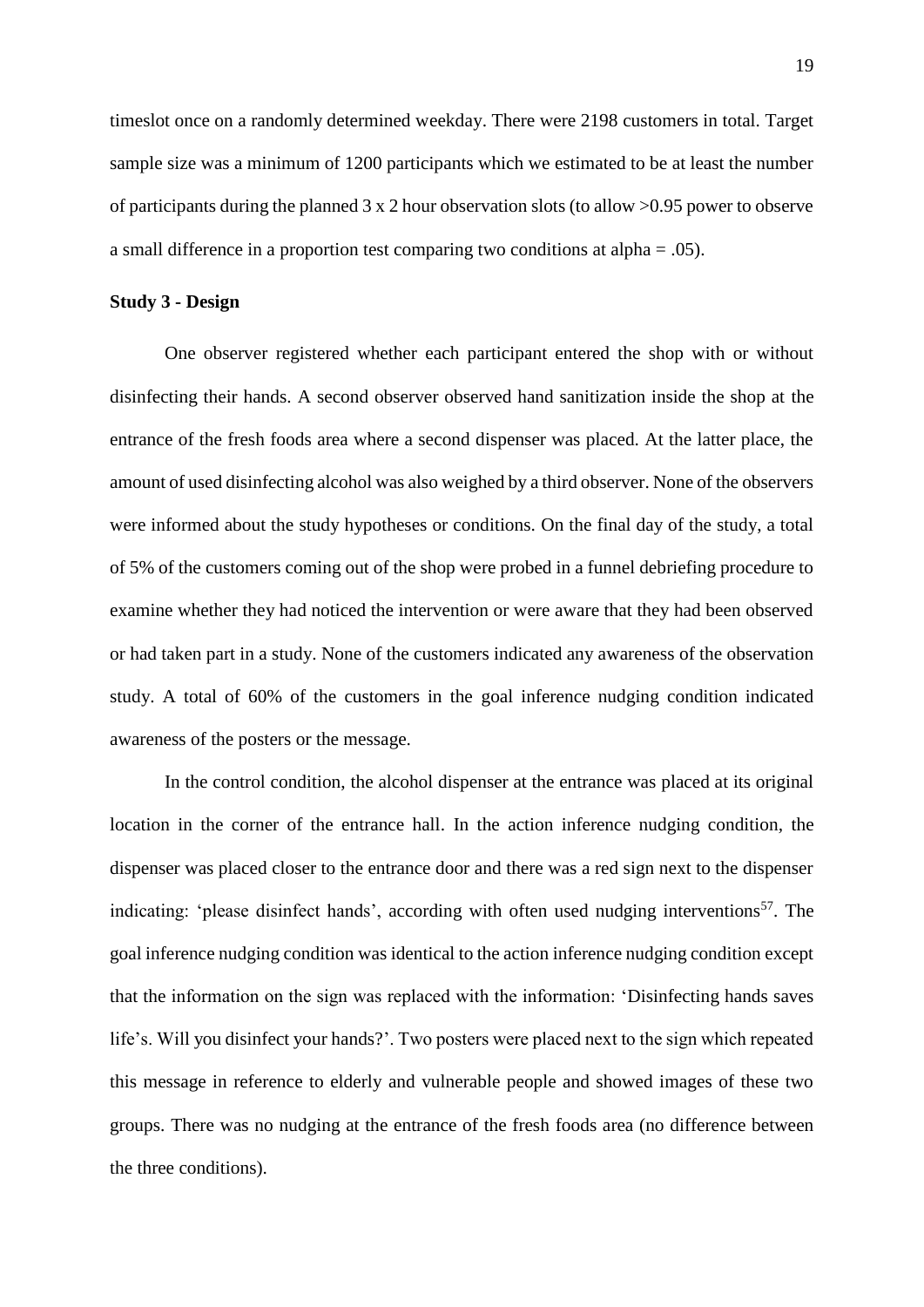The analysis constituted a mixed effects logistic (and linear) regression with condition as predictor, time of day as control variable, and the proportion of people disinfecting their hands (and the amount of disinfection alcohol used) as dependent variable, and planned proportion (t-) tests comparing differences between the three conditions (Table 5).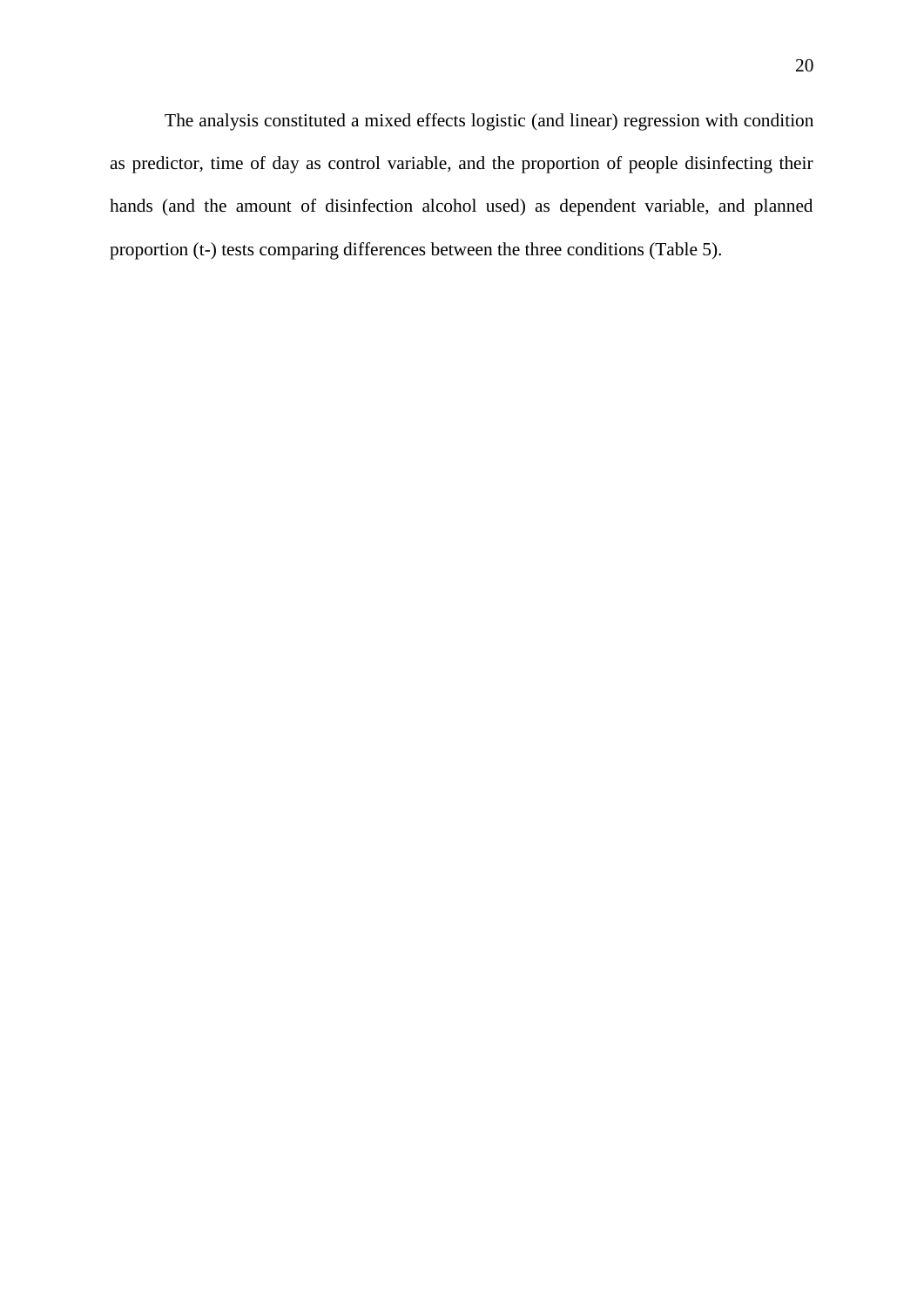#### **REFERENCES**

- 1. van Agteren, J., et al. A systematic review and meta-analysis of psychological interventions to improve mental wellbeing. *Nat. Hum. Behav.* **5**, 631-652 (2021).
- 2. Ntoumanis, N. et al. A meta-analysis of self-determination theory-informed intervention studies in the health domain: effects on motivation, health behavior, physical, and psychological health. *Health Psychol. Rev.* **15**, 214-244 (2021).
- 3. Michie, S., West, R. Sustained behavior change is key to preventing and tackling future pandemics. *Nat. Med.* **27**, 749-752 (2021).
- 4. van Bavel, J.J. et al. Using social and behavioural science to support COVID-19 pandemic response. *Nat. Hum. Behav.* **4**, 460-471 (2020).
- 5. West, R., Michie, S., Rubin, G.J., Amlot, R. Applying principles of behaviour change to help limit the spread of COVID-19. *Nat. Hum. Behav.* **4**, 451–459 (2020).
- 6. Williamson, K., Satre-Meloy, A., Velasco, K., & Green, K. *Climate Change Needs Behavior Change: Making the Case For Behavioral Solutions to Reduce Global Warming* (Arlington, VA: Rare, 2018).
- 7. Gilligan, J.M. Climate Change: Accounting for the Human Factor. *Nat. Clim. Change*  **8**, 14-15 (2018)
- 8. Stern, P.C. A reexamination on how behavioral interventions can promote household action to limit climate change. *Nat. Commun.* **11**, 918 (2020).
- 9. OECD. *Behavioural Insights and Public Policy: Lessons from Around the World*  (OECD, 2017).
- 10. Thaler, R.H. & Sunstein, C.R. *Nudge: The Final Edition* (New York, NY: Penguin Books, 2021).
- 11. Thaler, R.H, & Sunstein, C.R. *Nudge: Improving Decisions about Health, Wealth, and Happiness* [\(Yale University Press](https://en.wikipedia.org/wiki/Yale_University_Press) 2008).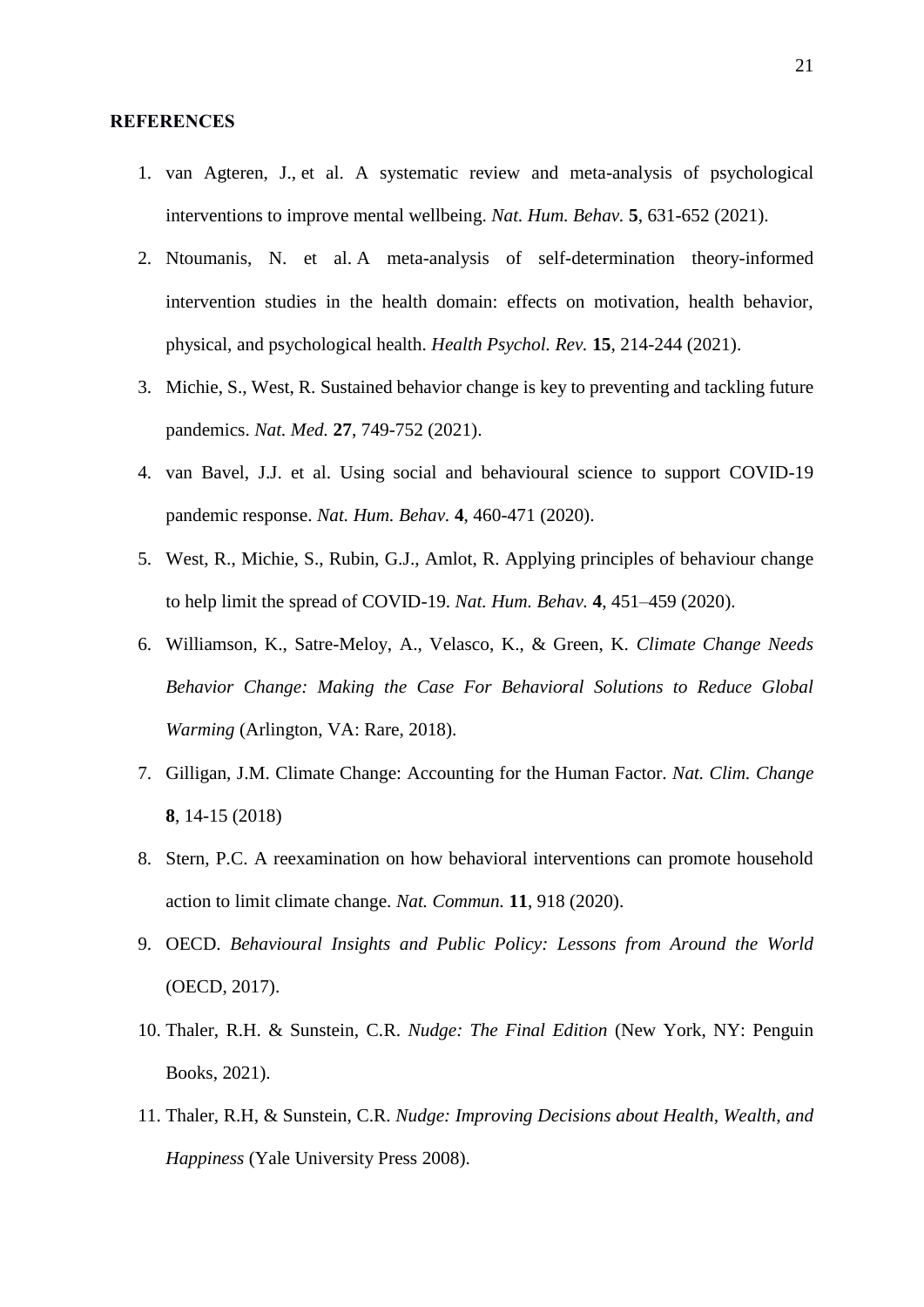- 12. Marteau, T.M. The art of medicine: Changing minds about changing behaviour. *Lancet*  **391**, 116-117 (2018).
- 13. Benartzi, S. et al. Should governments invest more in nudging? *Psychol. Sci.* **28**, 1041– 1055 (2017).
- 14. Beshears, J., & Kosowsky, H. Nudging: Progress to date and future directions. *Organ Behav Hum Decis Process* **161**, 3–19 (2020).
- 15. Mertens, S., Herberz, M., Hahnel, U. J. J., & Brosch, T. The effectiveness of nudging: A meta-analysis of choice architecture interventions across behavioral domains. Proc. Natl. Acad. Sci. **119**, e2107346118 (2022).
- 16. Hummel, D., & Maedche, A. How effective is nudging? A quantitative review on the effect sizes and limits of empirical nudging studies. *J Behav Exp Econ* **80**, 47–58 (2019).
- 17. Sunstein, C. R. Nudges That Fail. *Behav. Public Policy* **1**, 4-25 (2017).
- 18. Marchiori, D.R., Adriaanse, M.A., & De Ridder, D.T.D. Unresolved questions in nudging research: Putting the psychology back in nudging. *Soc. Personal. Psychol. Compass* **11**, e12297 (2017).
- 19. Milkman, K.L. et al. A 680,000-person megastudy of nudges to encourage vaccination in pharmacies. Proc. Natl. Acad. Sci. U.S.A **119**, e2115126119 (2022).
- 20. Szazi, B., Palinkas, A., Palfi, B., Szollosi, A., & Aczel, B. A systematic scoping review of the choice architecture movement: Toward understanding when and why nudges work. *J. Behav. Decis. Mak.* **31**, 355-366 (2017).
- 21. De Ridder, D.T.D. et al. Simple nudges that are not so easy. *Behav. Public Policy*, 1-19 (2020).
- 22. Custers, R., & Aarts, H. The unconscious will: How the pursuit of goals operates outside of conscious awareness. *Science* **329**, 47-50 (2010).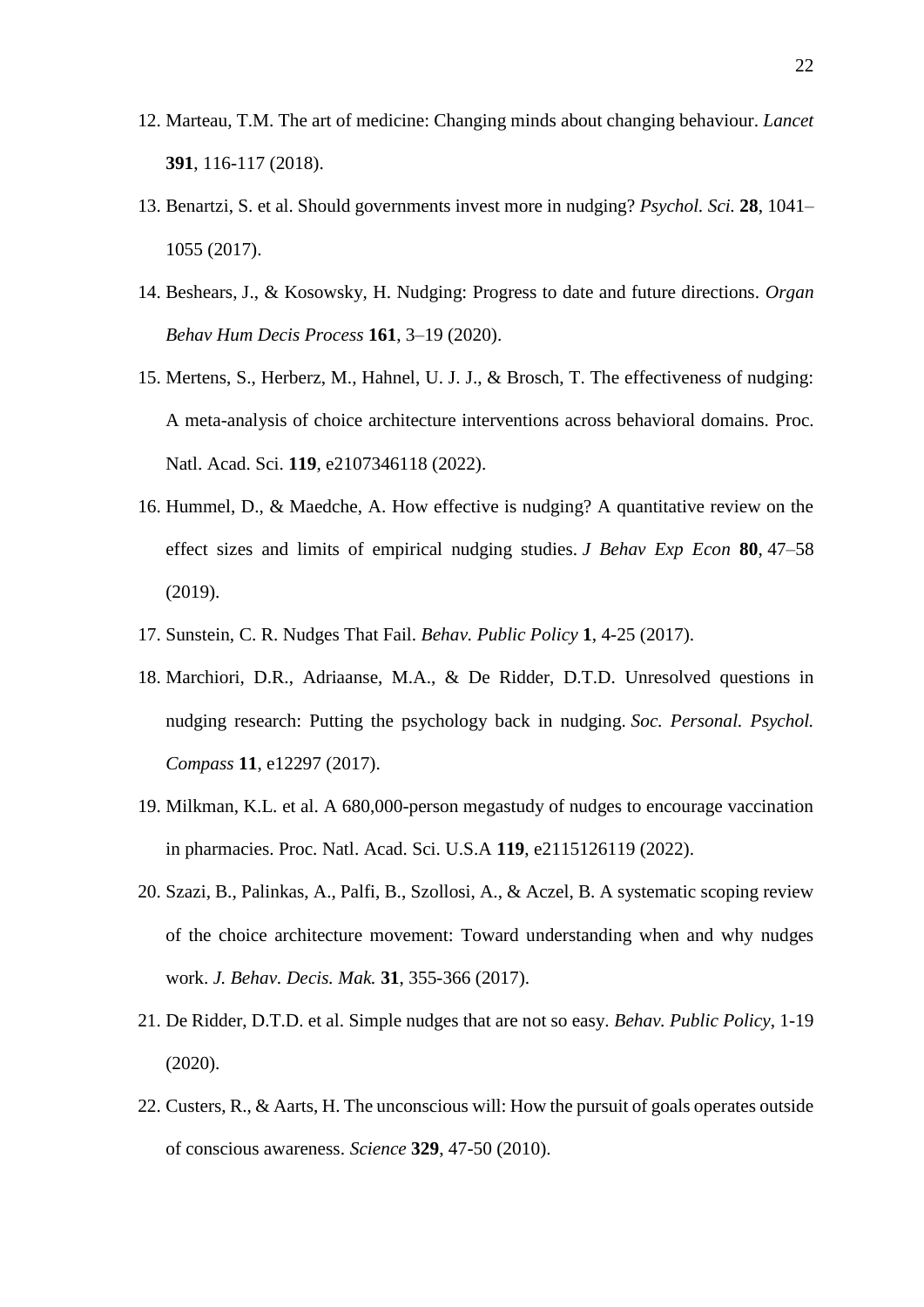- 23. Dweck, C. From needs to goals and representations: Foundations for a unified theory of motivation, personality, and development. *Psychol. Rev.* **124**, 689–719 (2017).
- 24. Bartolo, R., & Averbeck, B.B. Inference as a fundamental process in behavior. *Curr Opin Behav Sci* **38**, 8-13 (2021).
- 25. Clark, A. Whatever next? Predictive brains, situated agents, and the future of cognitive science. *Behav. Brain Sci.* **36**, 181-204 (2013).
- 26. [Moors, A.,](https://ppw.kuleuven.be/okp/people/Agnes_Moors/) Boddez, Y., & De Houwer, J. The power of goal-directed processes in the causation of emotional and other actions. *Emot Rev* **9**, 310-318 (2017).
- 27. Hertwig, R., & Grüne-Yanoff, T. Nudging and boosting: Steering or empowering good decisions. *Perspect. Psychol. Sci.* **12**, 973-986 (2017).
- 28. Vermeir, I. et al. Environmentally Sustainable Food Consumption: A Review and Research Agenda From a Goal-Directed Perspective. *Front. Psychol*. **11:**585387 (2020).
- 29. Wiers, R., Van Dessel, P., & Kopetz, C. ABC-training: a new theory-based form of cognitive bias modification to foster automatization of alternative choices in the treatment of addiction and related disorders. *Curr Dir Psychol Sci* **29**, 499-505 (2020).
- 30. Ewert, B. Moving beyond the obsession with nudging individual behaviour: Towards a broader understanding of Behavioural Public Policy. *Public Policy Adm.* **35**, 337–360 (2019)
- 31. Venema, T.A.G., Kroese, F.M., De Vet, E. & de Ridder, D.T.D. The One that I Want: Strong personal preferences render the center-stage nudge redundant. *Food Qual Prefer* **78**, 103744 (2019).
- 32. Congiu, L., & Moscati, I. A review of Nudges: Definitions, Justifications, Effectiveness. *J. Econ. Surv.* (2021).
- 33. Thorndike, E.L.. *Elements of psychology* (A.G. Seiler: New York, 1905).
- 34. Friston, K. Learning and inference in the brain. *Neural Netw.* **16**, 1325-1352 (2003).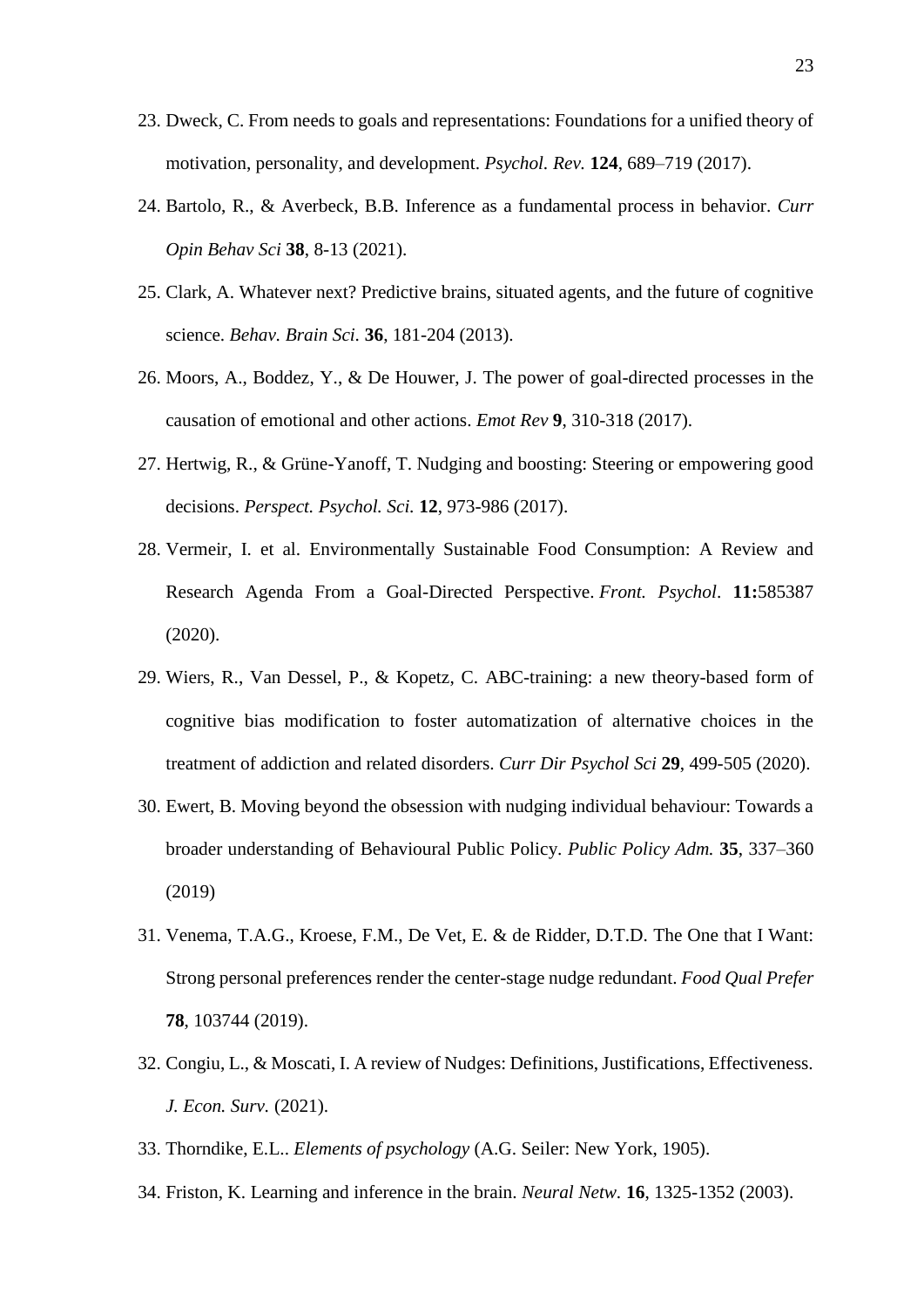- 35. Evans, J.S.B.T. Dual-processing accounts of reasoning, judgment, and social cognition. *Annu. Rev. Psychol.* **59**, 255–278 (2008).
- 36. Kahneman, D. Thinking, Fast and Slow (Farrar, Straus & Giroux, 2011).
- 37. Schmidt, A.T. & Engelen, B. The Ethics of Nudging: An Overview. *Philos. Compass* **15**, 1-13 (2020).
- 38. Grayot, J.D. Dual Process Theories in Behavioral Economics and Neuroeconomics: a Critical Review. *Rev. Philos. Psychol.* **11**, 105–136 (2020).
- 39. Melnikoff, D.E., & Bargh, J.A. The Mythical Number Two. *Trends Cogn. Sci.* **22**, 280- 293 (2018).
- 40. De Neys, W. On Dual- and Single-Process Models of Thinking. *Perspect. Psychol. Sci.* 1–16 (2021).
- 41. Kruglanski, A. W., & Gigerenzer, G. Intuitive and deliberative judgements are based on common principles. *Psychol. Rev.* **118**, 97–109 (2011).
- 42. Banerjee, S., & John, P. (2021). Nudge plus: incorporating reflection into behavioral public policy. **Behav. Public Policy**, 1-16 (2021).
- 43. Binder, M., & Lades, L. K. Autonomy‐enhancing paternalism. *Kyklos* **68**, 3-27 (2015).
- 44. Hagman, W., Andersson, D., Västfjäll, D. & Tinghög, G. Public Views on Policies Involving Nudges. *Rev. Philos. Psychol.* **6**, 439-453 (2015).
- 45. Deci, E. L., & Ryan, R. M. (2011). Self-determination theory. *Handbook of theories of social psychology,* 416–433.
- 46. Kube, T., & Rozenkrantz, L. When beliefs face reality: An integrative review of belief updating in mental health and illness. *Perspect. Psychol. Sci.* **16**, 247-274 (2021).
- 47. Chaves, C., Lopez-Gomez, I., Hervas, G., & Vazquez, C. The Integrative Positive Psychological Intervention for Depression (IPPI-D). *J. Contemp. Psychother.* **49**, 177- 185 (2019).
- 48. Jamieson, R. K., & Pexman, P. Moving beyond 20 questions: We (still) need stronger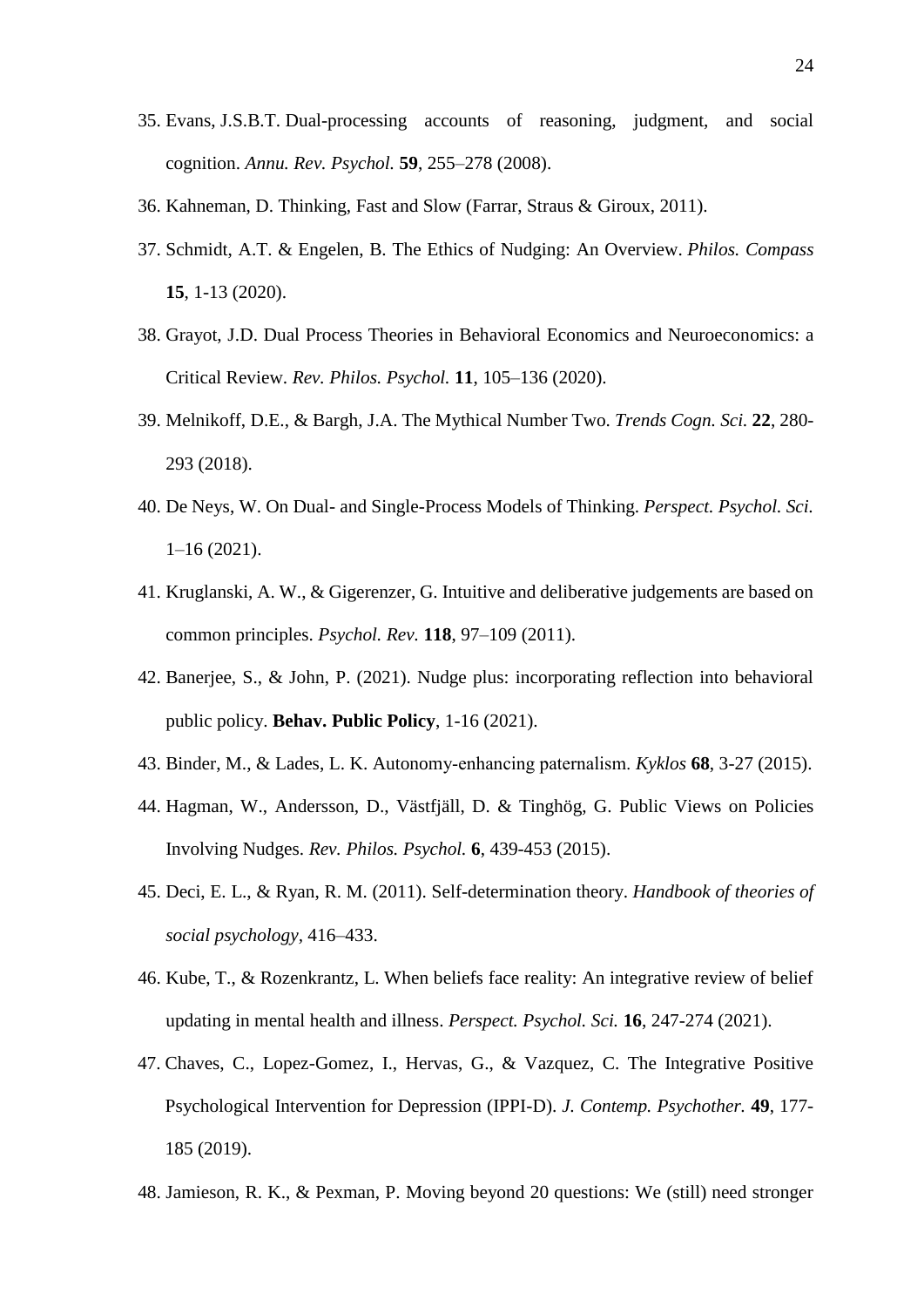psychological theory*. Can Psychol* **61**, 273–280 (2020).

- 49. Zhou, H., & Fishbach, A. The Pitfall of Experimenting on the Web: How Unattended Selective Attrition Leads to Surprising (Yet False) Research Conclusions. *J Pers Soc Psychol* **11**, 493-504 (2016).
- 50. Bélanger-Gravel, A., Godin, G., & Amireault, S. A meta-analytic review of the effect of implementation intentions on physical activity. *Health Psychol Rev* **7**, 23–54 (2013).
- 51. Dillard, J. P., & Shen, L. *The SAGE handbook of persuasion: Developments in theory and practice* (Thousand Oaks, CA: Sage, 2012)
- 52. Papies, E. K. Goal priming as a situated intervention tool. *Curr Opin Psychol* **12**, 12-16 (2016).
- 53. Walton, G. M., & Wilson, T. D. Wise interventions: Psychological remedies for social and personal problems. *Psych Rev* **125***,* 617–655 (2018).
- 54. Wilding, M.C. et al. The question-behaviour effect: A theoretical and methodological review and meta-analysis. *Eur Rev Soc Psych* **27**, 196-230 (2016).
- 55. Sussman, R., & Gifford, R. Please Turn off the Lights. The Effectiveness of Visual Prompts. Appl. Ergon. **43**, 596-603 (2012).
- 56. Crymble, T. Nudging in the time of corona. [https://www.linkedin.com/pulse/nudging](https://www.linkedin.com/pulse/nudging-time-corona-tegan-crymble/)[time-corona-tegan-crymble/](https://www.linkedin.com/pulse/nudging-time-corona-tegan-crymble/) (2020).
- 57. Aarestrup, S.C., & Moesgaard, F. Nudging hospital visitors' hand hygiene compliance. *INudgeYou* (2016).

## **ACKNOWLEDGEMENTS**

Funding support for this research was provided by the Scientific Research Foundation Flanders grant FWO19/PDS/041 of Ghent University grant BOF16/MET\_V/002. We thank Aurélien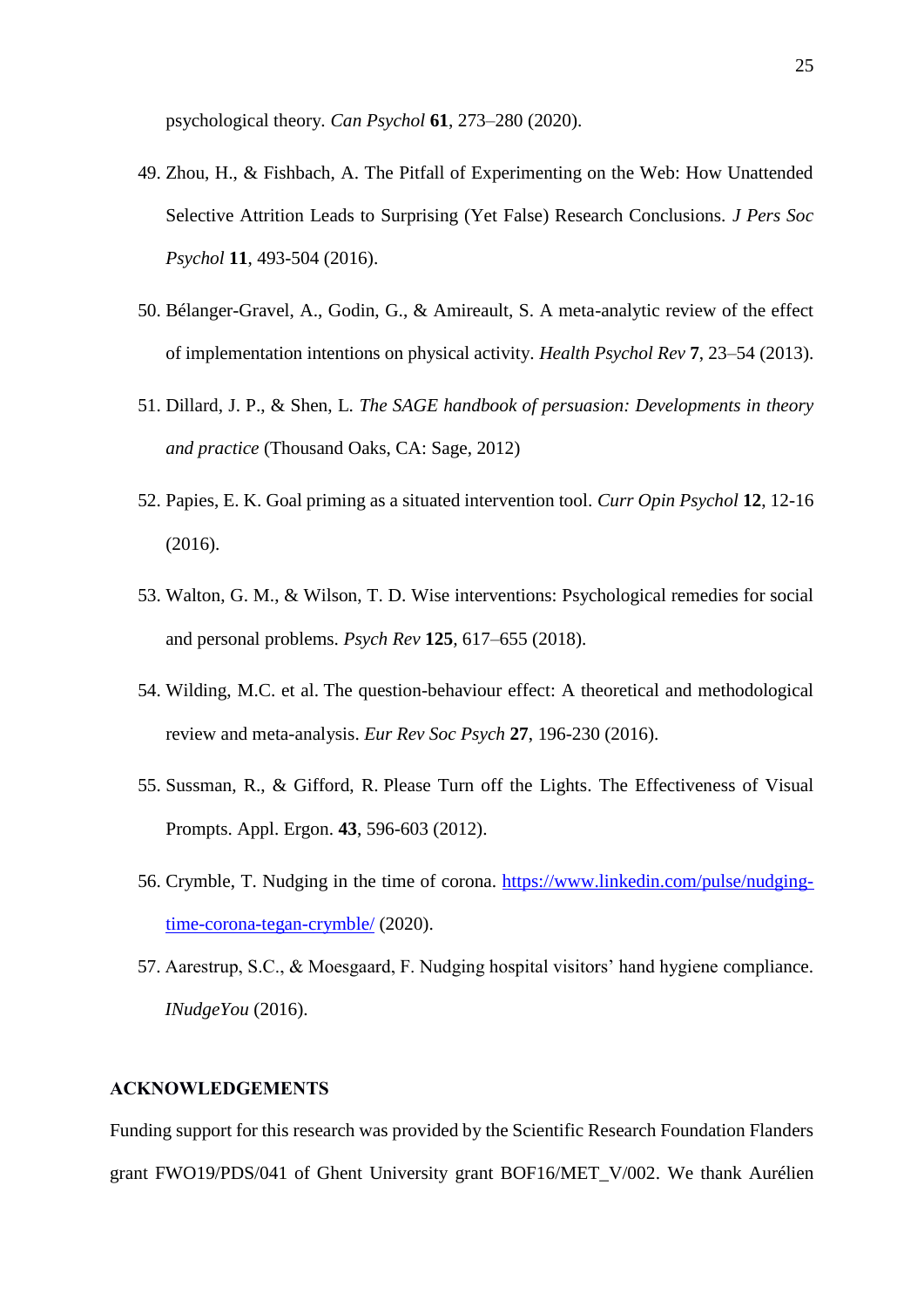Steenhaut, Charlotte De Pauw, Liese Heremans, Katoo Vael, and Dami Oguntubi, for assistance with this research and members of the Ghent University LIPLAB and Maggie Gueuens, for their valuable feedback on this research project.

## **AUTHOR CONTRIBUTIONS**

Conceptualization: P.V.D., Y.B, and S.H.; Data Curation: P.V.D.; Formal Analysis: P.V.D.; Funding Acquisition: P.V.D.; Investigation: P.V.D., Y.B, and S.H.; Methodology: P.V.D., Y.B, and S.H.; Project Administration: P.V.D; Supervision: P.V.D., Y.B, and S.H.; Validation: P.V.D.; Visualization: P.V.D.; Writing - Original Draft: P.V.D.; Writing - Review & Editing: P.V.D., Y.B, and S.H.

## **AVAILABILITY OF DATA AND MATERIALS**

Further information on research design and results is available in the Supplementary Online Material linked to this paper. The authors declare no competing interests. The studies were preregistered at the Open Science Framework (Study 1: https://osf.io/rb7j8/registrations; Study 2: [https://osf.io/8r7hs/registrations;](https://osf.io/8r7hs/registrations) Study 3: [https://osf.io/bj2ys/registrations\)](https://osf.io/bj2ys/registrations). All raw and processed data are available at the Open Science Framework (Study 1: [https://osf.io/rb7j8/;](https://osf.io/rb7j8/) Study 2: [https://osf.io/8r7hs/;](https://osf.io/8r7hs/) Study 3: [https://osf.io/5t6hy/\)](https://osf.io/5t6hy/). The code to replicate the analyses and figures in the manuscript and Supplementary Information is available at the Open Science Framework (Study 1: [https://osf.io/rb7j8/;](https://osf.io/rb7j8/) Study 2: [https://osf.io/8r7hs/;](https://osf.io/8r7hs/) Study 3: https://osf.io/5t6hy/).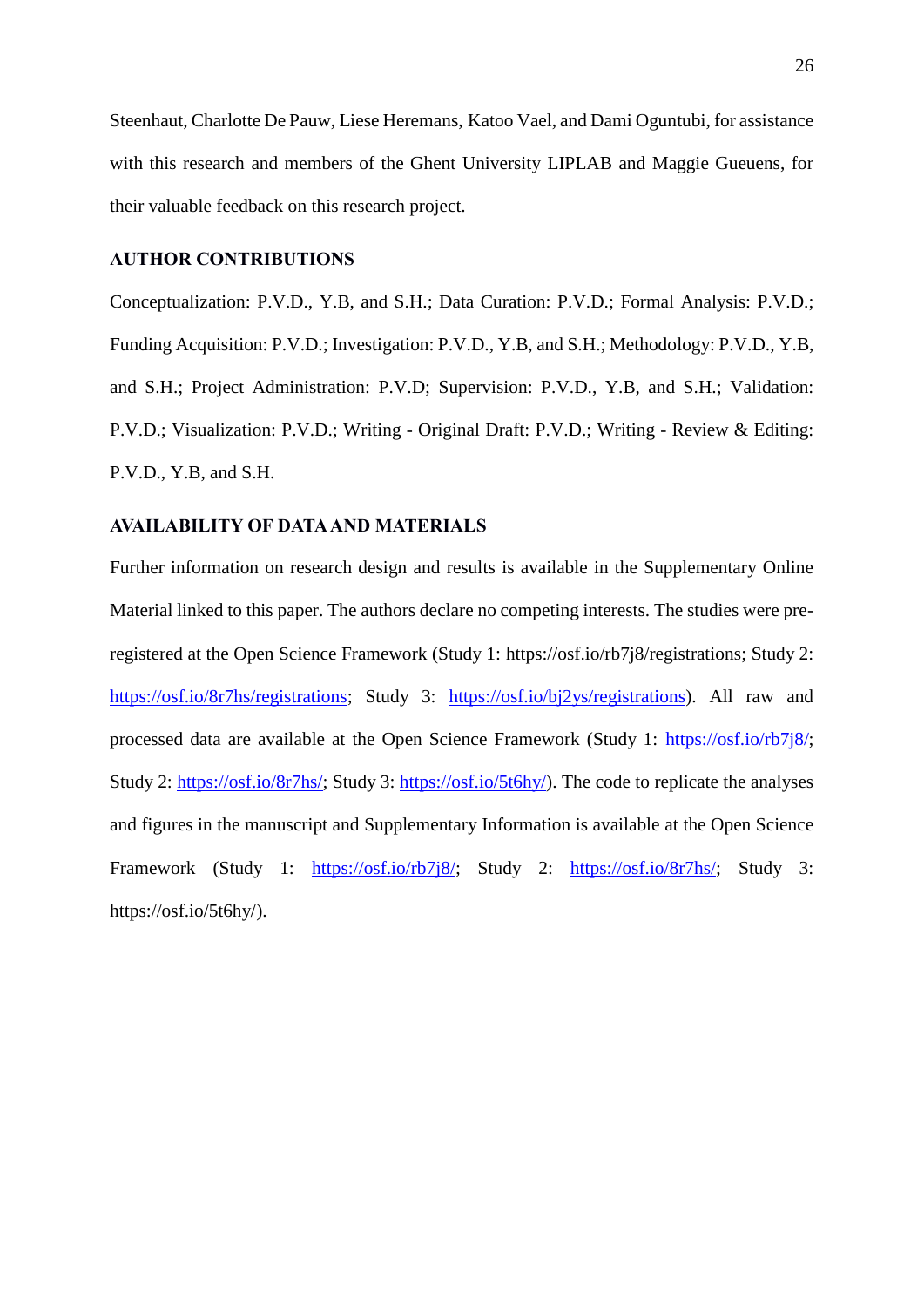#### **FIGURES**



**Figure 1. Illustration of the inferential process underlying behavior.** Internal or external contextual influences first promote inference of a wanted outcome or goal. For instance, a person who sees other people in a store may infer that they would like to keep themselves and others safe from COVID-19. Next, an inference is made about the availability of certain actions and its expected effects. For instance, when seeing an alcohol dispenser with a sign to disinfect hands, a person may infer that they can disinfect their hands to adhere with COVID-19 guidelines. Step 3 involves the inference of performing a certain action given the match between expected action effects and current goals. For instance, a person may infer that they will disinfect their hands given the match with their goal to keep themselves and others safe from COVID-19. The latter inference may (automatically) translate into action performance (e.g., hand disinfection). Contextual influences moderate each of the inference steps. Action inference nudging interventions specifically target Step 2 whereas goal inference nudging interventions target Step 3.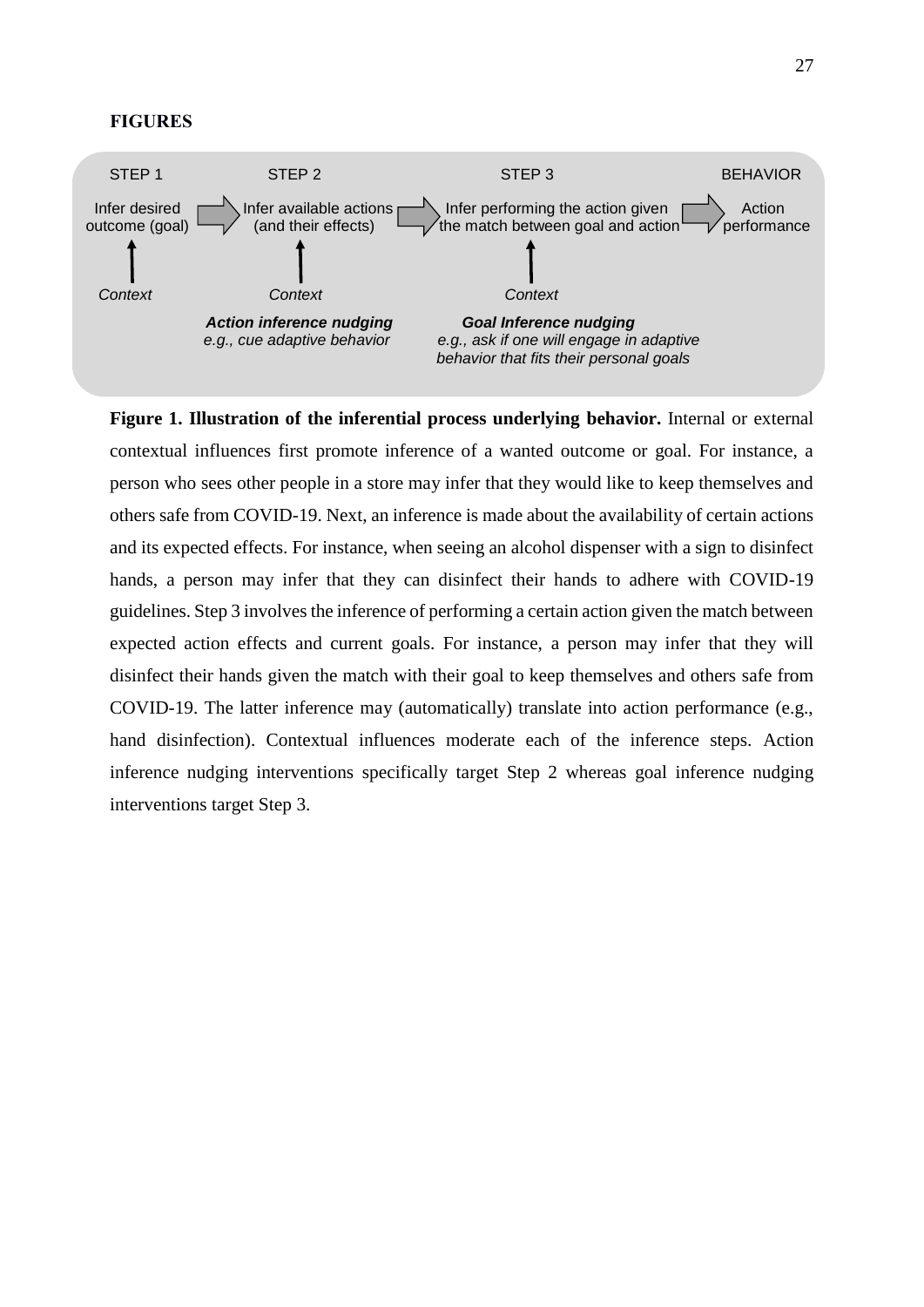

**Figure 2. Indices of pro-environmental behavior (Study 1) and social distancing (Study 2) by Nudging Condition and Time.** This figure displays the indices of pro-environmental behavior (reversed slider value – % energy saving in the figure search task) in Study 1 and of social distancing (distance from predecessor in the virtual shopping task) in Study 2. Indices are reported before nudging, during nudging, and 24 hours later, in the control, goal inference (GI) nudging, and action inference (AI) nudging conditions. Error bars represent  $\pm 1$  standard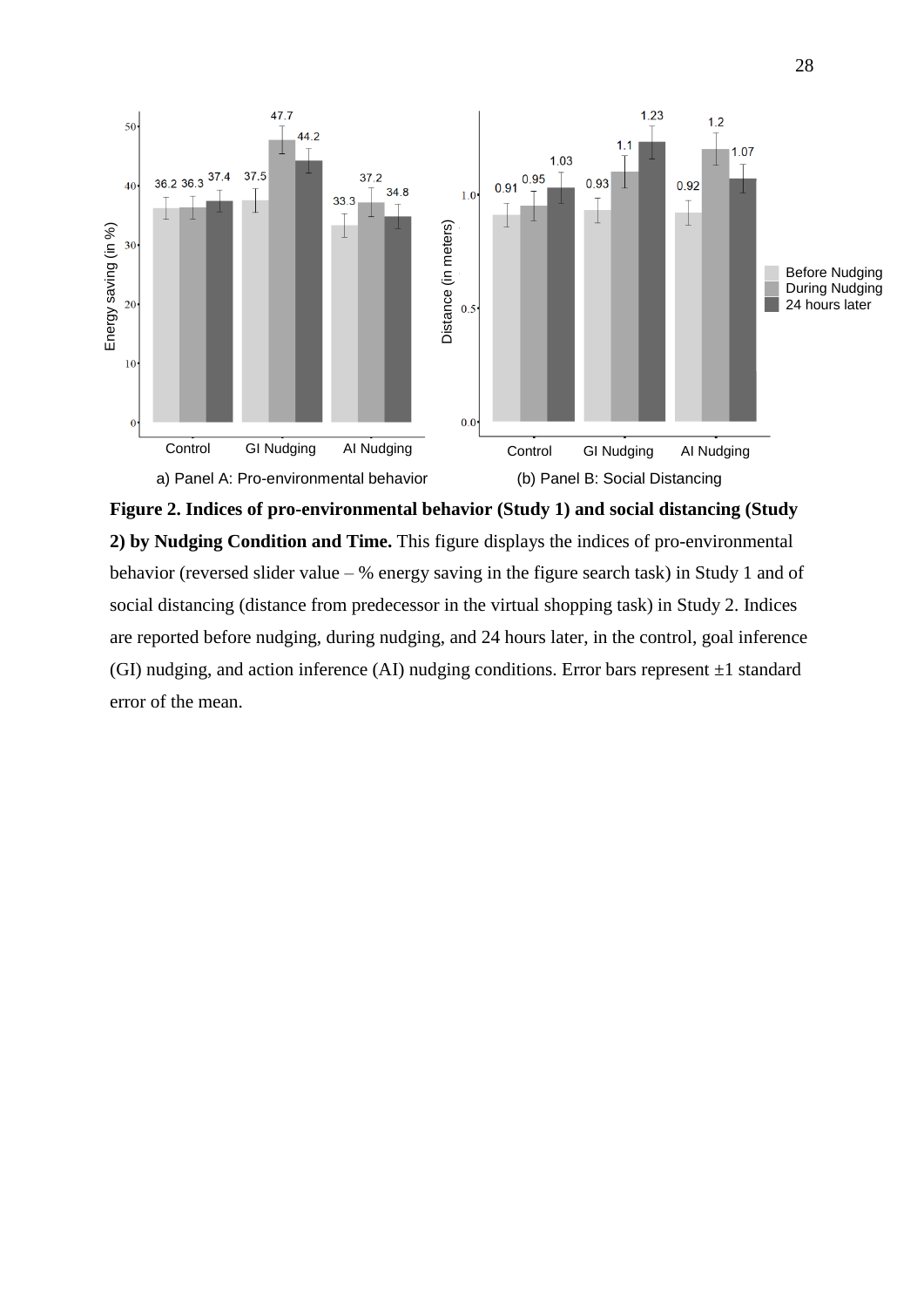

**Figure 3. Hand disinfection in Study 3 at the store entrance (nudging site) and fresh foods area (generalization site) by condition.** This figure displays the proportion of customers disinfecting their hands in each condition. Error bars represent ±1 standard error of the proportion.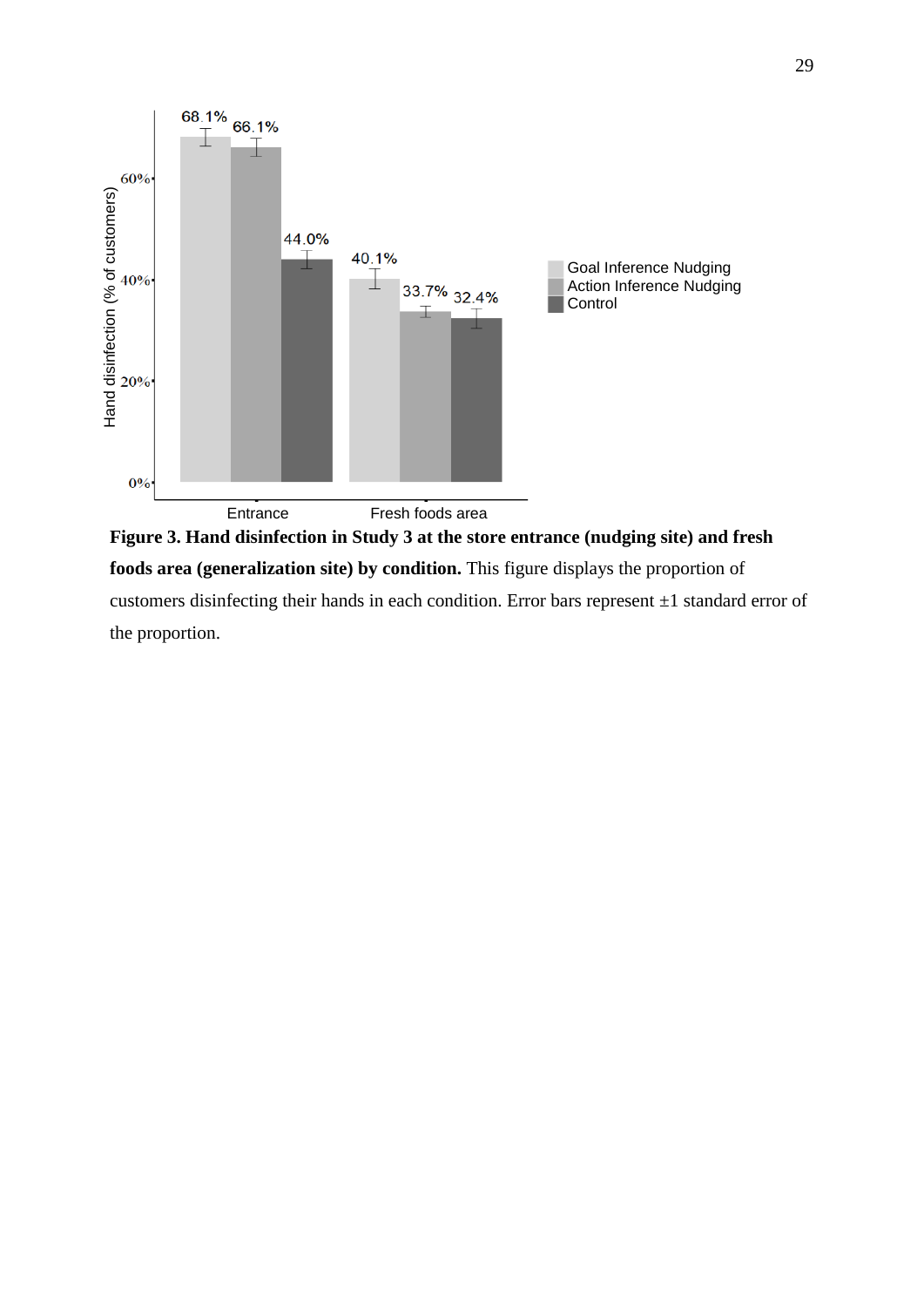## **TABLES**

|                                                  | Goal inference<br>nudging | Action inference<br>nudging | Control     | p-value |
|--------------------------------------------------|---------------------------|-----------------------------|-------------|---------|
| Age (years)                                      | 36.1(12.1)                | 35.2(10.2)                  | 37.2 (13.0) | .51     |
| Men                                              | 27.7%                     | 32.6%                       | 24.3%       | .44     |
| Goal to be pro-<br>environmental                 | 5.5(1.4)                  | 5.3(1.5)                    | 5.5(1.4)    | .53     |
| Goal to make money                               | 4.6(1.8)                  | 4.6(1.7)                    | 4.2(1.8)    | .65     |
| Energy saving behavior<br>figure search task 1   | 37.5(19.7)                | 33.3(19.3)                  | 36.2 (19.6) | .31     |
| Participants reporting<br>energy saving behavior | 60.6%                     | 74.0%                       | 75.7%       | .043    |
| Amount of energy<br>saving behavior              | 2.7(4.8)                  | 2.4(3.1)                    | 2.8(2.8)    | .65     |
| Number of participants                           | 94                        | 96                          | 111         |         |

Table 1. Descriptives and randomization Check for Study 1. The table reports the average and standard deviations (in parentheses) of participant demographic variables and responses to questions about goals and prior energy saving behavior in each condition of Study 1, the pvalue of the effect of condition in an ANOVA for each variable, and the number of participants in each condition. For the proportion variables (gender and proportion of participants reporting energy saving behavior), the p-value is for a Wald test. If a given p-value is greater than .05, it means the corresponding test does not allow us to reject the null hypothesis that all conditions have the same value for the corresponding variable.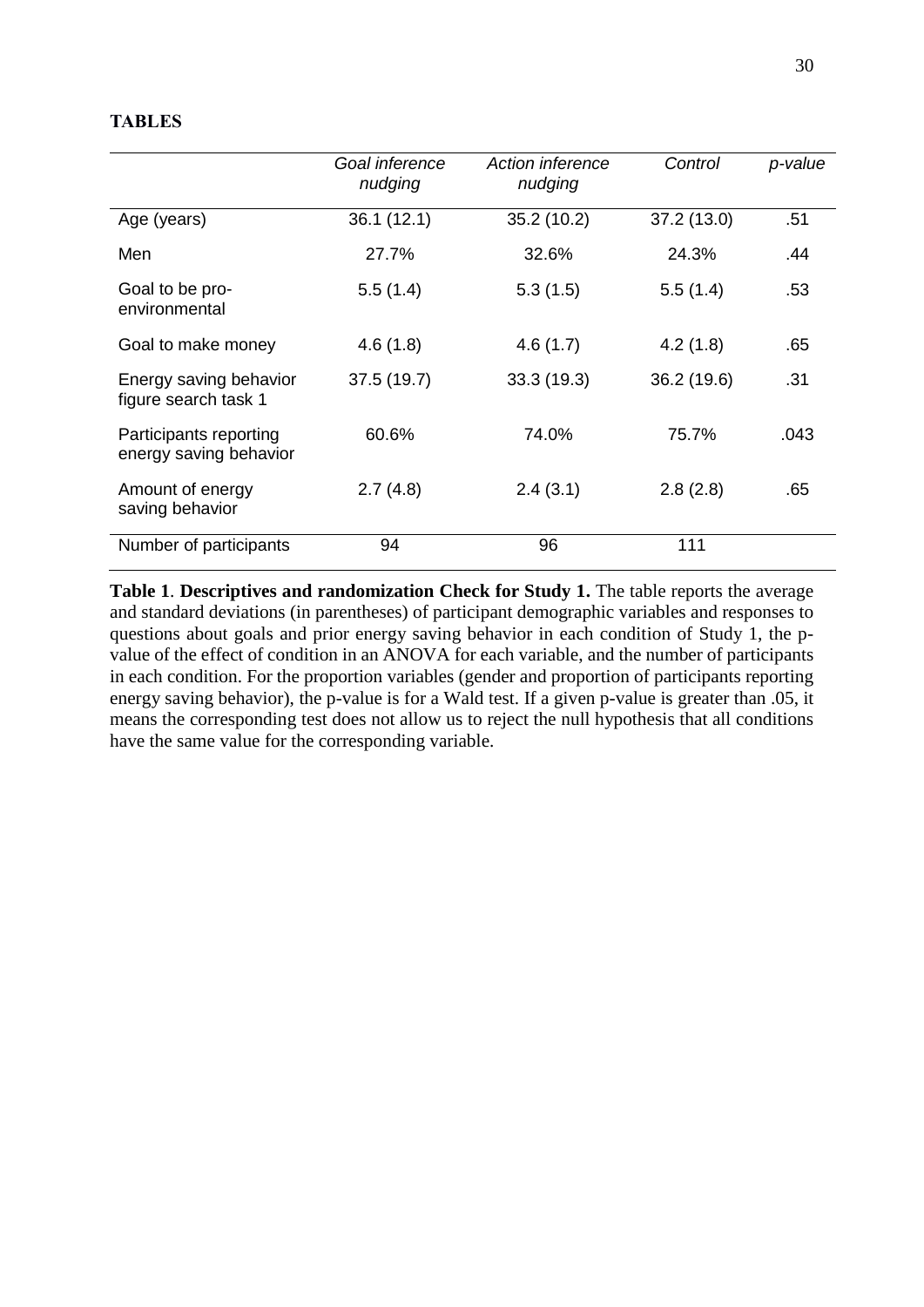|                                                  | Goal Inference<br>nudging | <b>Action Inference</b><br>nudging | Control     | p-value |
|--------------------------------------------------|---------------------------|------------------------------------|-------------|---------|
| Energy saving behavior<br>figure search task 2   | 10.2(18.5)                | 3.9(21.4)                          | 0.1(15.1)   | < .001  |
| Energy saving behavior<br>figure search task 3   | 6.7(17.6)                 | 1.6(17.1)                          | 1.2(17.7)   | .050    |
| Participants reporting<br>energy saving behavior | 10.6%                     | $-9.4%$                            | $-9.0\%$    | .014    |
| Amount of energy saving<br>behavior              | $-0.1(5.2)$               | $-0.6(2.6)$                        | $-0.8(2.7)$ | .35     |

**Table 2**. **Means, SDs, and regression-estimated effects of condition for increase in pro**environmental behavior compared to baseline in Study 1. The table reports the average and standard deviations (in parentheses) of increase in pro-environmental behavior compared to baseline in Study 1, and the p-value of the effect of condition in an ANOVA for each variable.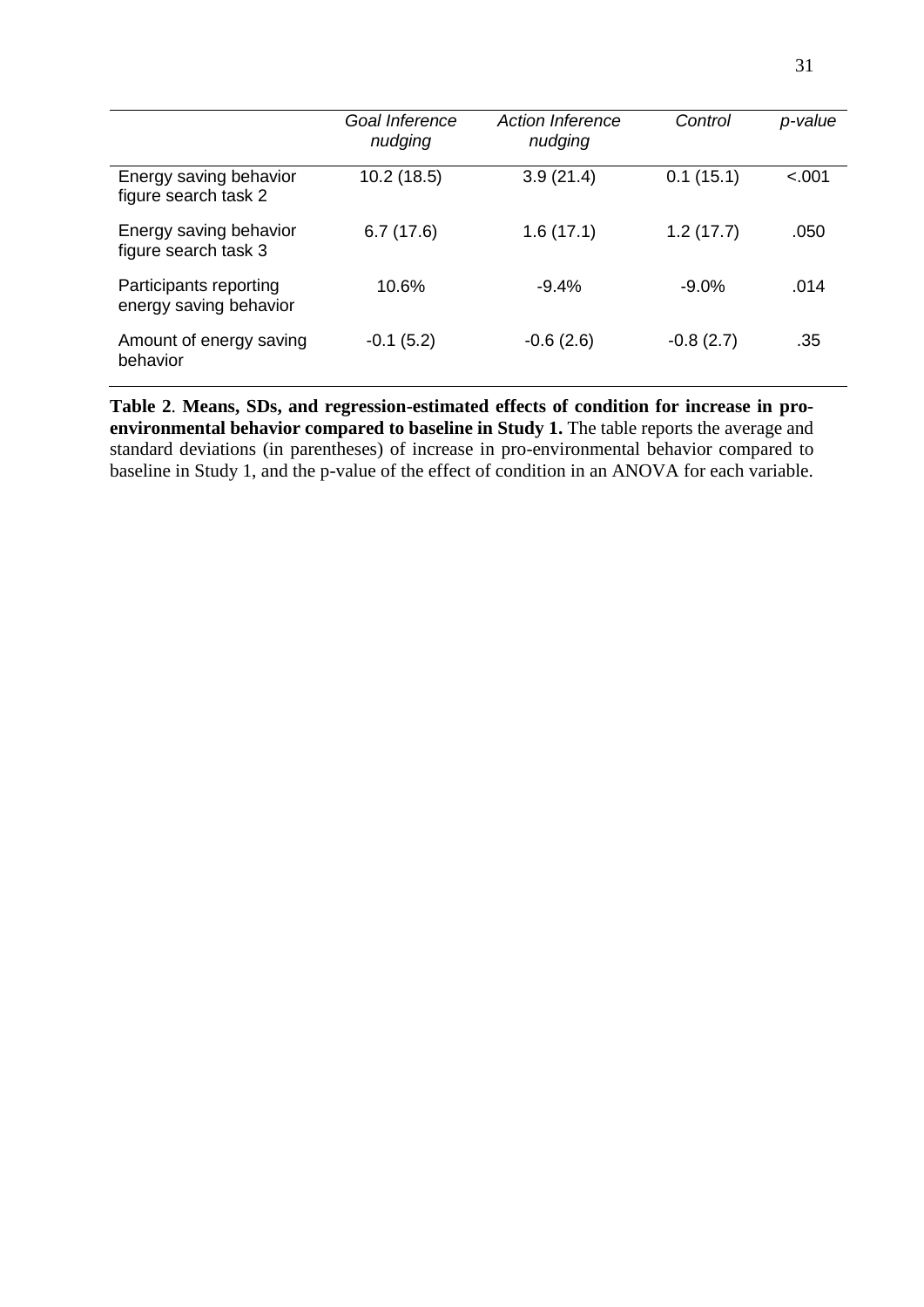|                                                  | Goal Inference<br>nudging | <b>Action Inference</b><br>nudging | Control   | p-value |
|--------------------------------------------------|---------------------------|------------------------------------|-----------|---------|
| Age (years)                                      | 24.4(3.8)                 | 25.3(3.5)                          | 24.7(3.4) | .25     |
| Men                                              | 43.7%                     | 50.0%                              | 38.0%     | .28     |
| Goal to follow COVID-19<br>recommendations       | 5.3(1.2)                  | 5.3(0.9)                           | 5.2(1.1)  | .96     |
| Goal to make money                               | 4.8(1.2)                  | 4.7(1.2)                           | 5.0(1.3)  | .20     |
| Goal to keep grandparents<br>healthy             | 6.7(0.6)                  | 6.6(0.6)                           | 6.5(0.6)  | .31     |
| Social distancing shopping<br>task 1 (in meters) | 0.9(0.5)                  | 0.9(0.5)                           | 0.9(0.4)  | .97     |
| Social distancing thoughts<br>real-life shopping | 90.1%                     | 84.9%                              | 94.9%     | .12     |
| Social distancing real-life<br>shopping          | 5.3(4.5)                  | 5.4(3.6)                           | 4.8(3.7)  | .68     |
| Distance violations real-life<br>shopping        | 5.2(4.1)                  | 4.8(3.8)                           | 4.6(3.1)  | .57     |
| Number of participants                           | 71                        | 78                                 | 73        |         |

**Table 3**. **Descriptives and randomization Check for Study 2***.* The table reports the average and standard deviations (in parentheses) of participant demographic variables and responses to questions about goals and social distancing behavior in each condition of Study 2, the p-value of the effect of condition in an ANOVA for each variable, and the number of participants in each condition. For gender, the p-value is for a Wald test. If a given p-value is greater than .05, it means the corresponding test does not allow us to reject the null hypothesis that all conditions have the same value for the corresponding variable.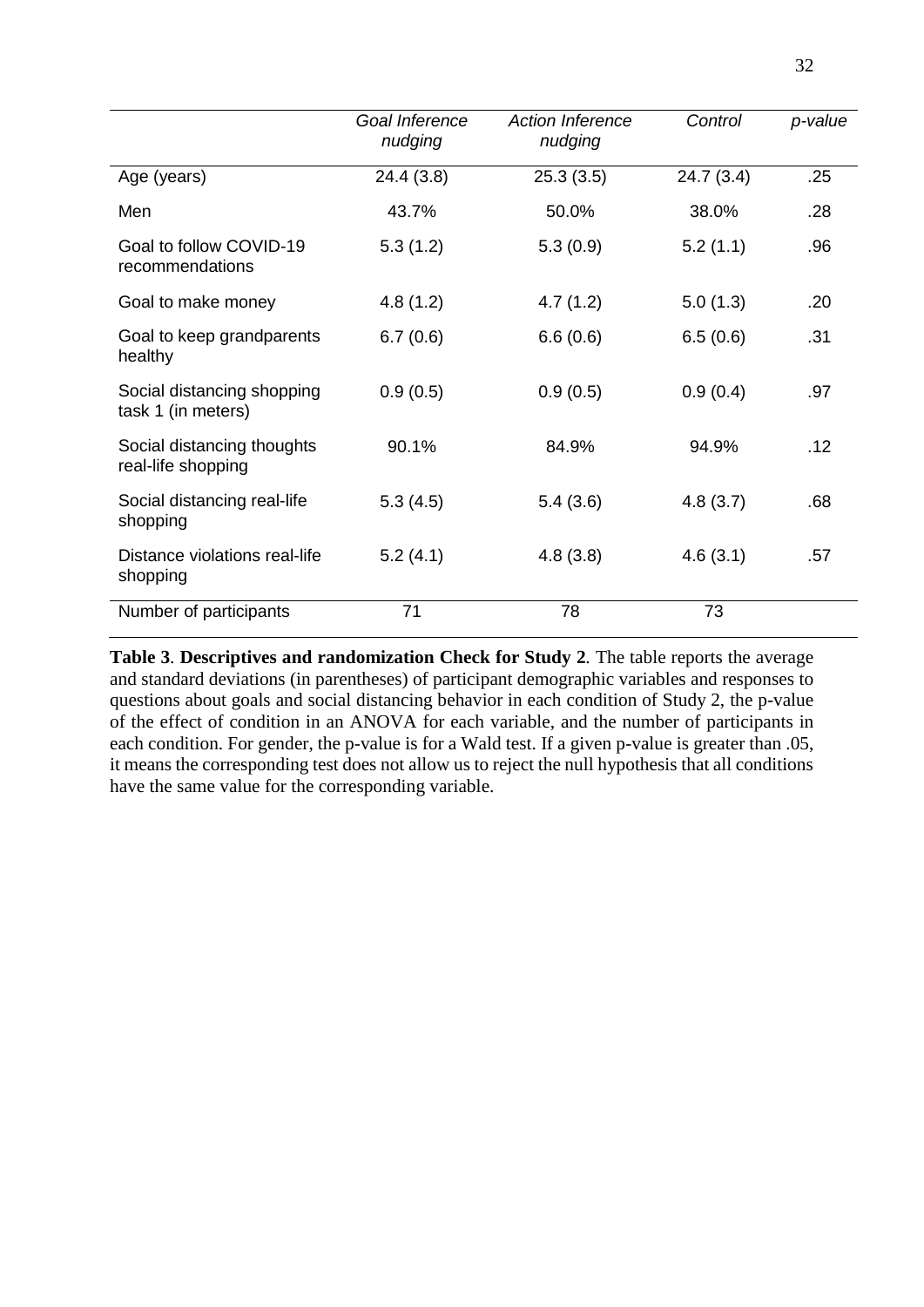|                                                  | Goal Inference<br>nudging | <b>Action Inference</b><br>nudging | Control     | p-value |
|--------------------------------------------------|---------------------------|------------------------------------|-------------|---------|
| Social distancing shopping<br>task 2 (in meters) | 0.2(0.4)                  | 0.3(0.4)                           | 0.0(0.4)    | $-.001$ |
| Social distancing shopping<br>task 3 (in meters) | 0.3(0.5)                  | 0.1(0.4)                           | 0.1(0.4)    | .032    |
| Social distancing thoughts<br>real-life shopping | 8.5%                      | 9.6%                               | 1.3%        | .043    |
| Social distancing real-life<br>shopping          | 1.1(3.8)                  | 1.0(2.9)                           | $-0.2(2.9)$ | .027    |
| Distance violations real-life<br>shopping        | $-2.3(2.7)$               | 1.5(2.8)                           | 1.2(2.8)    | .058    |

**Table 4**. **Means, SDs, and regression-estimated effects of condition for increases in social**  distancing behavior and distance violations compared to baseline in Study 2. The table reports the average and standard deviations (in parentheses) of increases in social distancing behavior compared to baseline in Study 2 and the p-value of the effect of condition in an ANOVA for each variable.